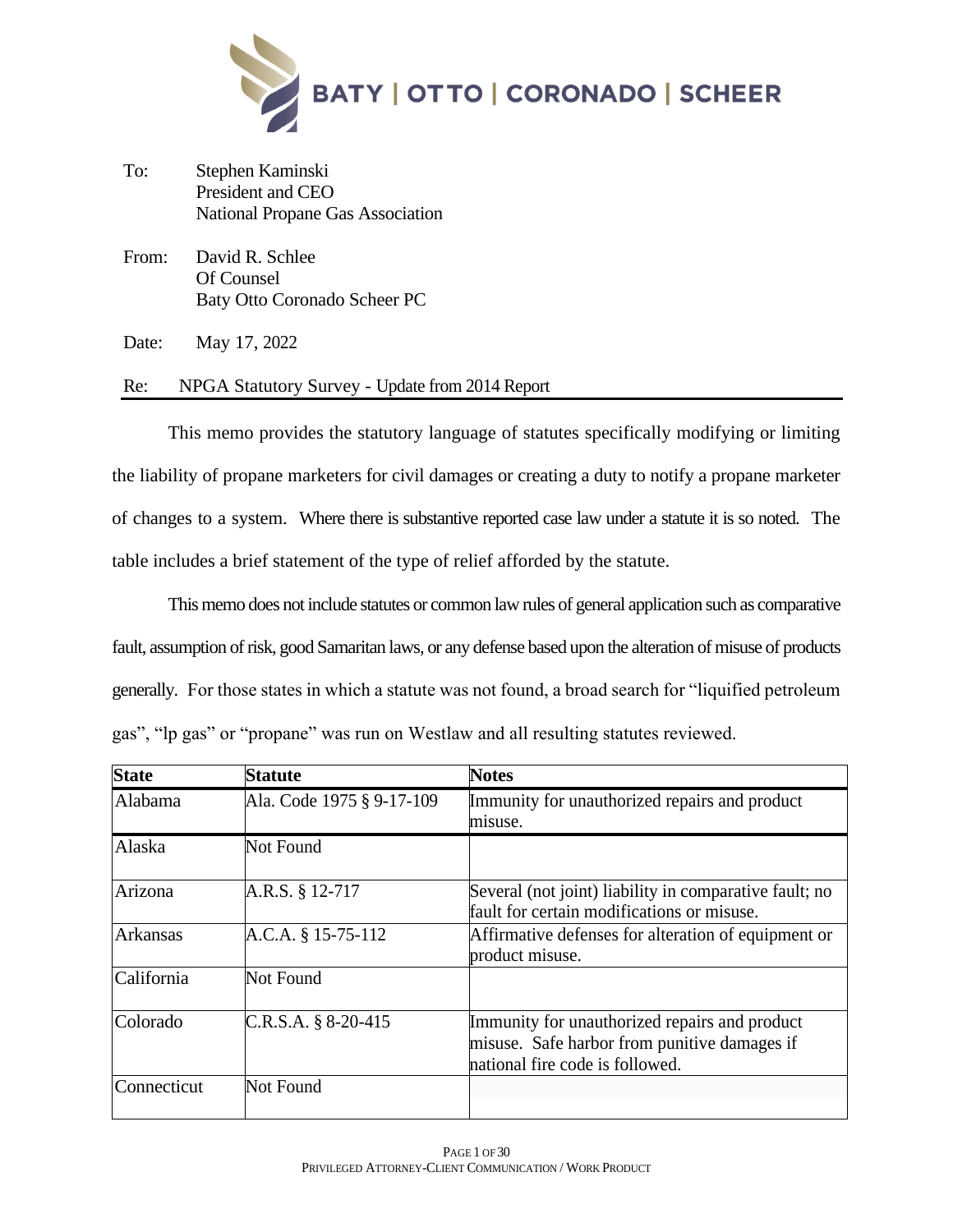| <b>State</b>  | <b>Statute</b>                      | <b>Notes</b>                                                                                                                                                                                                            |
|---------------|-------------------------------------|-------------------------------------------------------------------------------------------------------------------------------------------------------------------------------------------------------------------------|
| Delaware      | Not Found                           |                                                                                                                                                                                                                         |
| Florida       | F.S.A. § 527.067<br>F.S.A. § 527.06 | Customer must notify supplier of alterations to<br>system.<br>Substantial conformity with NFPA is deemed<br>generally accepted standard of safety.                                                                      |
| Georgia       | Ga. Code Ann. § 51-1-51(b)          | Immunity for unauthorized repairs and<br>product misuse.                                                                                                                                                                |
| Hawaii        | <b>Not Found</b>                    |                                                                                                                                                                                                                         |
| Idaho         | Not Found                           |                                                                                                                                                                                                                         |
| Illinois      | Not Found.                          |                                                                                                                                                                                                                         |
| Indiana       | IN ST §34-20-6-5                    | Affirmative defense that person<br>making repairs or misusing the<br>product has assumed risk of injury.                                                                                                                |
| Iowa          | I.C.A. § 101.14                     | Negligence of customer or user of LPG system is<br>admissible and maybe considered in any action for<br>personal injury or property damage.                                                                             |
| <b>Kansas</b> | K.S.A. § 55-1809                    | Negligence of customer or user of LPG system is<br>admissible and maybe considered as comparative<br>negligence in any action for personal injury or<br>property damage. Compliance with law is a<br>mitigating factor. |
| Kentucky      | K.R.S. § 234.175                    | Immunity for unauthorized repairs.                                                                                                                                                                                      |
| Louisiana     | $\overline{L.S}.A. - RS 40:1846$    | Notice requirement for repairs and an affirmative<br>defense based on unauthorized repairs or product<br>misuse.                                                                                                        |
| Maine         | Not Found                           |                                                                                                                                                                                                                         |
| Maryland      | Not Found                           |                                                                                                                                                                                                                         |
| Massachusetts | Not Found                           |                                                                                                                                                                                                                         |
| Michigan      | M.C.L.A. 600.2977                   | Immunity for handling and<br>transportation in compliance with<br>rules, or where there are unauthorized<br>repairs or product misuse.                                                                                  |
| Minnesota     | Not Found                           |                                                                                                                                                                                                                         |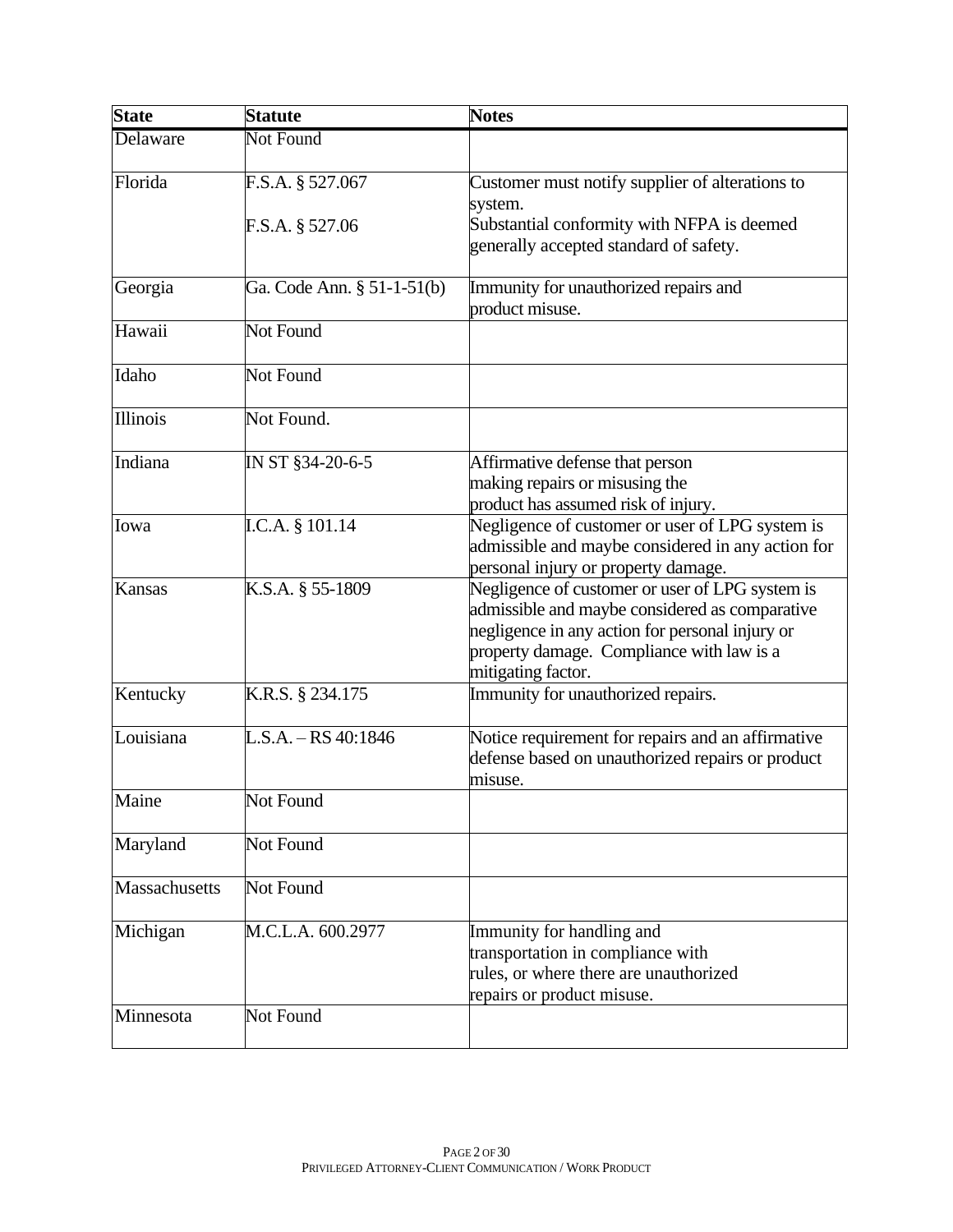| <b>State</b>      | <b>Statute</b>            | <b>Notes</b>                                                            |
|-------------------|---------------------------|-------------------------------------------------------------------------|
| Mississippi       | Miss. Code Ann. §75-57-47 | Brings individuals under the                                            |
|                   |                           | jurisdiction of the board; requires                                     |
|                   |                           | notification of alterations to the                                      |
|                   |                           | system by individuals.                                                  |
| Missouri          | V.A.M.S. § 323.060        | Immunity for unauthorized repairs.                                      |
| Montana           | Not Found                 |                                                                         |
| Nebraska          | NE ST § 57-17             | Immunity for injuries resulting from                                    |
|                   |                           | ignoring a red tag on a propane<br>tank.                                |
| Nevada            | Not Found                 |                                                                         |
| New Hampsire      | Not Found                 |                                                                         |
| New Jersey        | N.J.S.A. 2A:62A-5         | Good Samaritan Immunity for LPG emergency                               |
| <b>New Mexico</b> | <b>Not Found</b>          |                                                                         |
| New York          | NY CIV RTS §79-K          | Good Samaritan Immunity for LPG                                         |
|                   |                           | emergency                                                               |
| North Carolina    | <b>NCGSA §119-62</b>      | Immunity for unauthorized repairs,<br>improper installation and product |
|                   | NCGSA §119-60             | misuse.<br>Good Samaritan Immunity for LPG<br>emergency                 |
| North Dakota      | NDCC 32-03-57             | Immunity for unauthorized repairs.                                      |
| Ohio              | Not Found                 |                                                                         |
| Oklahoma          | 52 Okl.St.Ann. § 420.3A   | Immunity for unauthorized repairs or<br>product misuse.                 |
| Oregon            | Not Found                 |                                                                         |
| Pennsylvania      | Not Found                 |                                                                         |
| Rhode Island      | RI ST § 9-1-32            | Good Samaritan Immunity for LPG<br>emergency                            |
| South Carolina    | SC ST § 15-3-690          | Immunity for unauthorized repairs<br>and product misuse.                |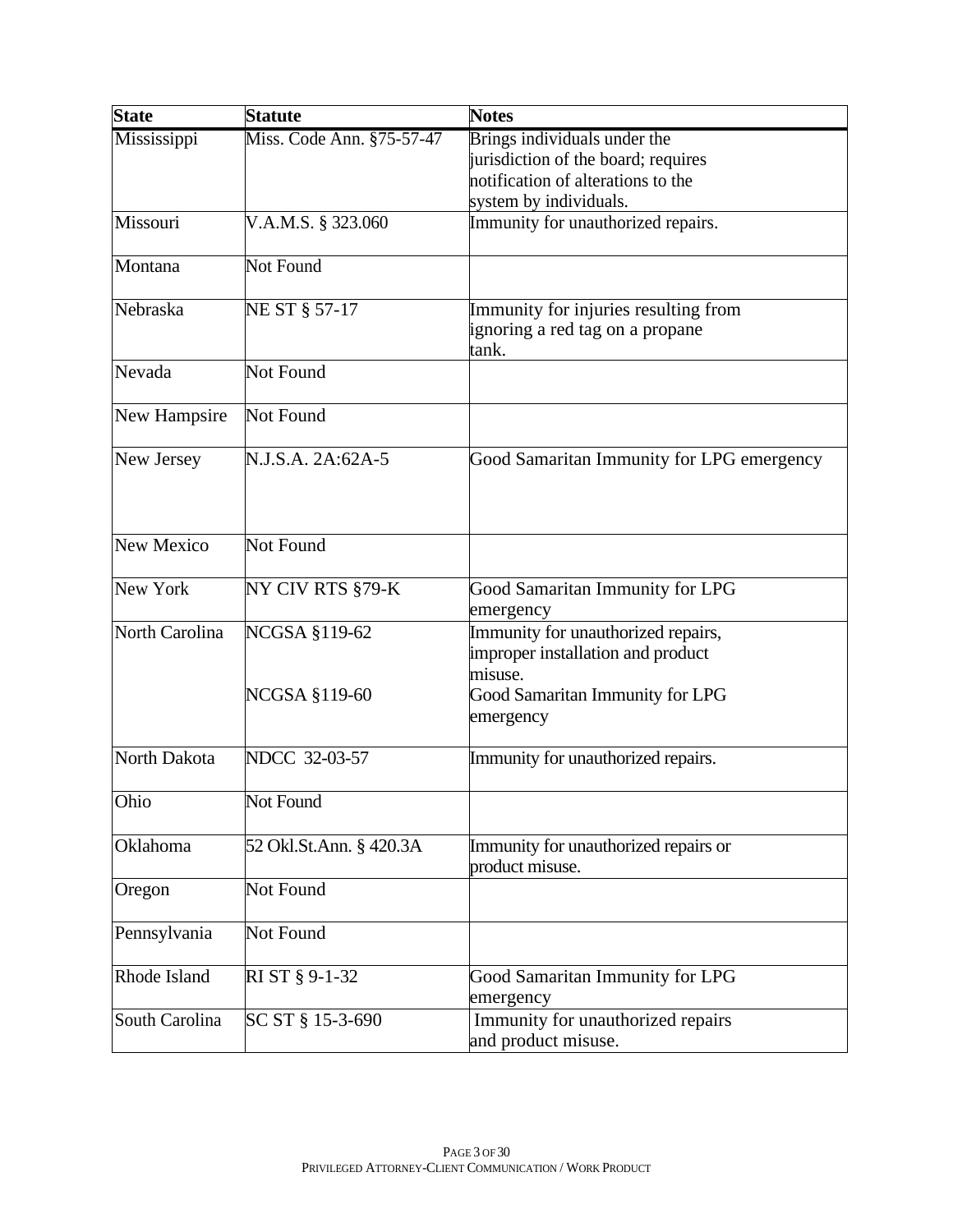| <b>State</b>  | <b>Statute</b>              | <b>Notes</b>                                  |
|---------------|-----------------------------|-----------------------------------------------|
| South Dakota  | SD ST § 34-39-16            | LPG equipment is considered a                 |
|               |                             | product for purposes of §20-9-10.             |
|               | SD ST §20-9-10              | General immunity for product                  |
|               |                             | alterations.                                  |
| Tennessee     | T.C.A. §29-34-207           | Immunity for unauthorized repairs and product |
|               |                             | misuse.                                       |
| Texas         | V.T.C.A., Natural Resources | Limited immunity for licensed installers.     |
|               | Code § 113.301              |                                               |
|               | V.T.C.A., Natural Resources | Arguable grant of immunity for unauthorized   |
|               | Code § 113.401              | repairs.                                      |
| Utah          | U.C.A. 1953 § 78-27-65      | Immunity for unauthorized repairs             |
|               |                             | and product misuse. Rebuttable                |
|               |                             | presumption that licensee and                 |
|               |                             | equipment has followed applicable             |
|               |                             | regulations and procedures.                   |
| Vermont       | Not Found                   |                                               |
|               |                             |                                               |
| Virginia      | VA ST §8.01-225(4)          | Good Samaritan Immunity for LPG               |
|               |                             | emergency                                     |
| Washington    | <b>Not Found</b>            |                                               |
|               |                             |                                               |
| West Virginia | Not found                   |                                               |
| Wisconsin     | WI ST 101.16                | Customer is required to give LPG              |
|               |                             | supplier notice of any interruption           |
|               |                             | of service by other than the LPG              |
|               |                             | supplier; leak test to be performed.          |
| Wyoming       | Not found                   |                                               |
|               |                             |                                               |

**Alabama – Ala. Code 1975 § 9-17-109**: Violations; records; fees; assessment and hearing; filling of containers; installation, maintenance, etc., of appliances; damages.

\* \* \*

**(e)** LP-dealers holding Class A or Class B-1 permits have special knowledge and expertise in performing installations, maintenance, repairs, adjustments, and services to liquefied petroleum gas appliances, LP-gas systems, or any component thereof. To ensure the safety of Alabama's consumers of LP-gas services, any consumer who desires to install, repair, maintain, adjust, or service any liquefied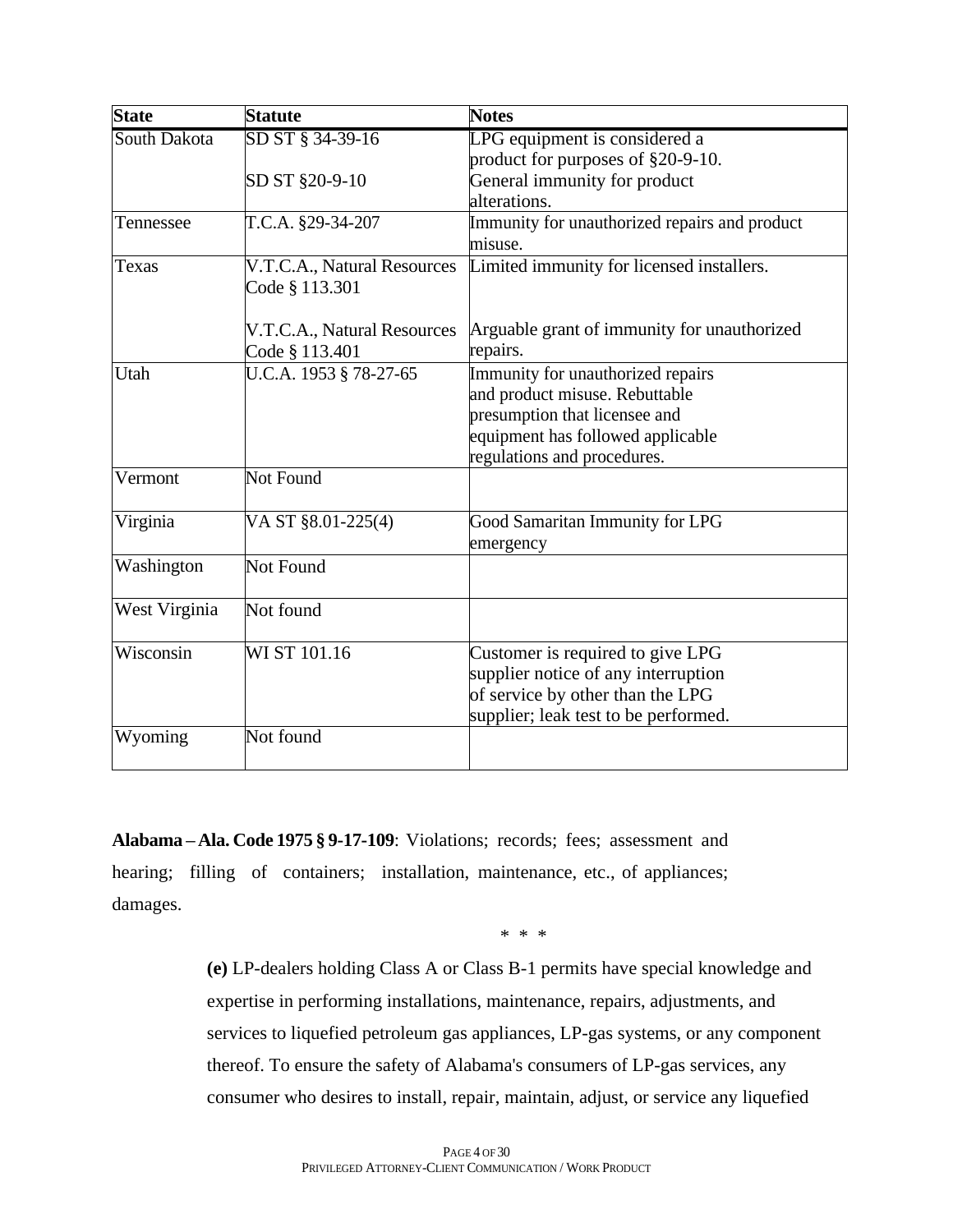petroleum gas appliance, LP-gas systems, or any component thereof, shall notify the LP-gas dealer who regularly supplies such consumer with LP-gas of his or her intention to employ an individual other than the LP-gas dealer to perform such installation, maintenance, repair, adjustment, or service being performed. The consumer shall afford the LP-gas dealer with an opportunity to first install, repair, maintain, adjust, or service the LP-gas appliance before resorting to an individual other than his or her LP-gas dealer who regularly supplies LP-gas.

(1) In the event the consumer suffers injury, damage, or loss as a proximate consequence of a negligent installation, repair, maintenance, adjustment, or service of any LP-gas appliance, LP-gas system, or any component thereof, and such consumer has not first notified and afforded the opportunity to install, repair, maintain, adjust, or service to the LP-gas dealer who regularly supplies his or her system with LP-gas, no legal action shall be commenced against such LP-gas dealer.

(2) In the event the consumer suffers injury, damage, or loss as a proximate consequence of the consumer using his or her equipment or appliance in a manner or for a purpose other than that for which the equipment or appliance was intended, no legal action shall be commenced against his or her LP-gas dealer. (3) All LP-gas dealers are required to document and maintain in writing all notices received from consumers for a period of not less than five years. Any LPgas dealer who is found not to have maintained such notices in writing as required herein shall be guilty of a Class B misdemeanor.

(f) No LP-gas dealer shall be subject to any award of punitive or exemplary damages, except in those cases falling within Sections 6-5-391 and 6-5-410, except upon a showing by clear and convincing evidence of gross negligence or willful or wanton misconduct. In the event the consumer suffers injury, damage, or loss as a proximate consequence of the consumer using his or her equipment or appliance in a manner or for a purpose other than that for which the equipment or appliance was intended, no legal action shall be commenced against his or her LP-gas dealer.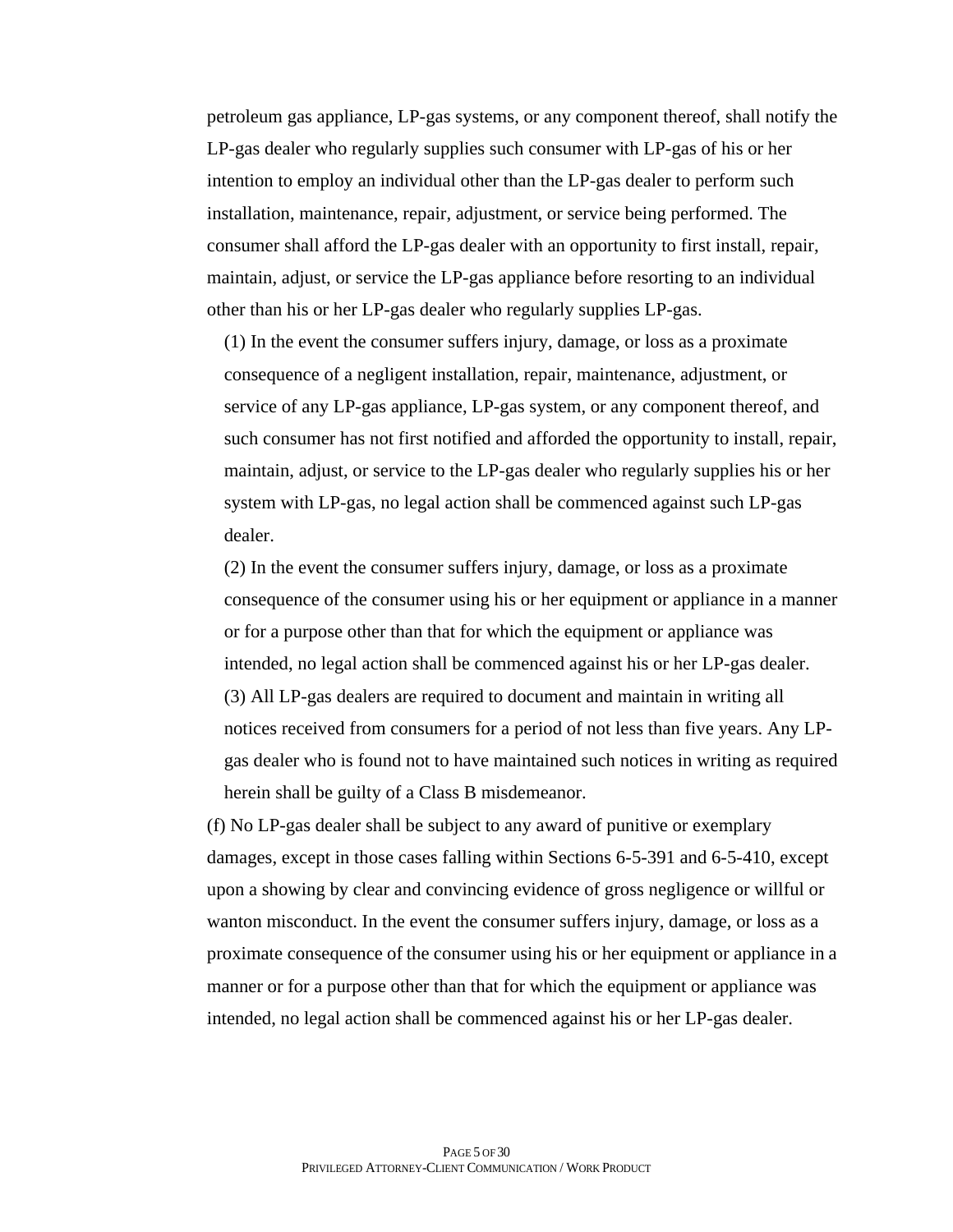**Arizona – A.R.S. § 12-717**: Liquefied petroleum gas provider; liability; definitions

A. In any civil action against a liquefied petroleum gas provider for civil or other damages, the liquefied petroleum gas provider is liable only for the amount of damages that are in proportion to the liquefied petroleum gas provider's percentage of fault and is not liable for the amount of damages allocated to fault attributed to either:

1. An alteration or modification of liquefied petroleum gas equipment that was not reasonably foreseeable, that was made by a person other than the liquefied petroleum gas provider and that could not have been discovered by the liquefied petroleum gas provider in the exercise of reasonable care.

2. The use of liquefied petroleum gas equipment in a manner or for a purpose other than that for which the liquefied petroleum gas equipment was intended to be used or could reasonably have been foreseen to be used, if the liquefied petroleum gas provider or the liquefied petroleum gas equipment manufacturer has taken reasonable steps to warn the ultimate consumer of the hazards associated with foreseeable misuses of the gas equipment.

B. This section does not affect, modify or eliminate the liability of a liquefied petroleum gas equipment manufacturer or its employees or agents under any legal claim, including product liability claims.

C. For the purposes of this section:

- 1. "Liquefied petroleum gas equipment" means a liquefied petroleum gas appliance or other liquefied petroleum gas equipment.
- 2. "Liquefied petroleum gas provider" means any person or entity engaged in the business of supplying, handling, transporting or selling at retail liquefied petroleum gas, but does not include a liquefied petroleum gas equipment manufacturer.

### **Arkansas – A.C.A. § 15-75-112**: Affirmative Defense

- (a). As used in this section:
	- (1) "Liquefied petroleum gas equipment" means any appliance, equipment, or piping system that uses, stores, or transports liquefied petroleum gas; and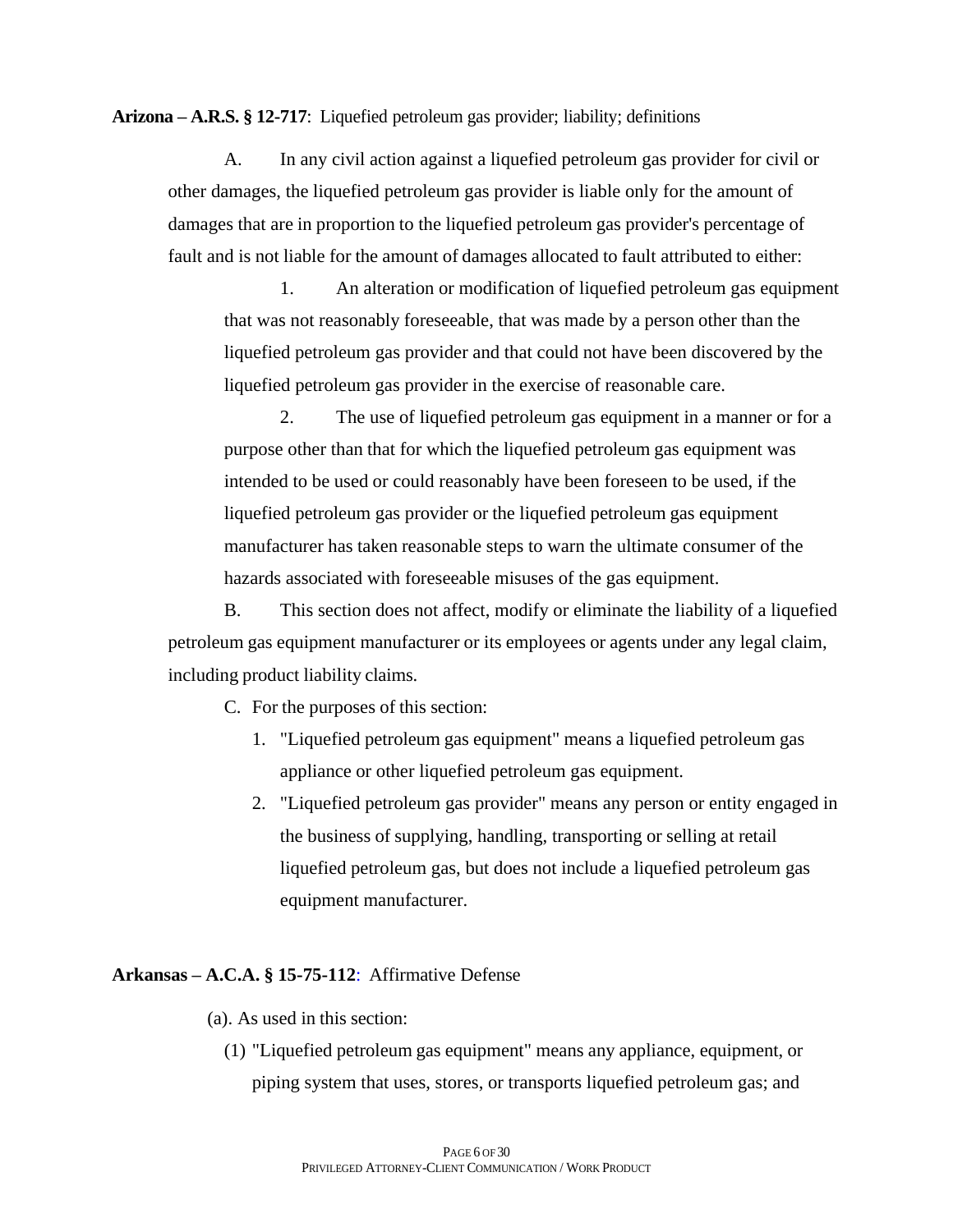(2) "Liquefied petroleum gas provider" means any person or entity engaged in the business of supplying, handling, transporting, or selling liquefied petroleum gas.

(b). A liquefied petroleum gas provider shall have an affirmative defense to any action for civil liability for damage or injury caused by:

- (1) An alteration or modification of liquefied petroleum gas equipment that was not reasonably foreseeable by the provider and caused the equipment to be unsafe for use in its altered or modified form; or
- (2) The end-user's use of liquefied petroleum gas equipment:
	- (A)Was outside of the manner or purpose that could reasonably have been intended to be used or rendered the equipment unsafe; and
	- (B) The liquified petroleum gas provider or the equipment's manufacturer provided a reasonable warning about the consequences of misusing the equipment.

**Colorado - C.R.S.A. § 8-20-415**: Limited Liability

(1) No legal action shall be commenced or maintained against any person engaged in this state in the business of selling at retail, supplying, handling, or transporting liquefied petroleum gas if the alleged injury, damage, or loss was caused by:

(a) The alteration, modification, or repair of liquefied petroleum gas equipment or a liquefied petroleum gas appliance if the alteration, modification, or repair was done without the knowledge and consent of the liquefied petroleum gas seller, supplier, handler, or transporter; or

(b) The use of liquefied petroleum gas equipment or a liquefied petroleum gas appliance in a manner or for a purpose other than that for which the equipment or appliance was intended and that could not reasonably have been expected.

(2) A person who follows the applicable procedures established by the standards of the national fire code pursuant to section 8-20-405 as adopted by the director of the division of oil and public safety and rules promulgated pursuant to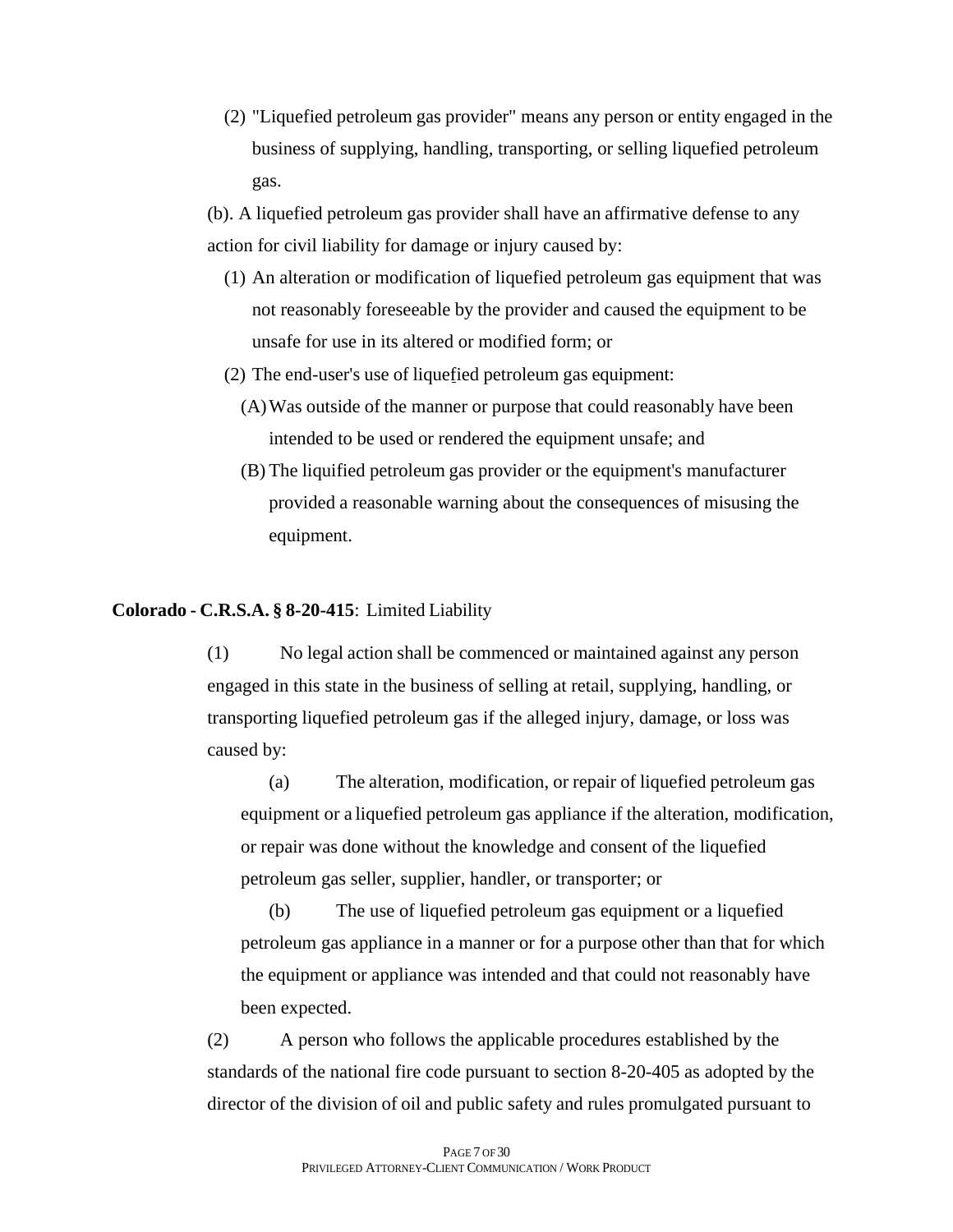section 8-20-402 shall not be deemed to be grossly negligent or willful and wanton.

**Florida – F.S.A. § 527.067**: Responsibilities of persons engaged in servicing liquefied petroleum gas equipment and systems and consumers, end users, or owners of liquefied petroleum gas equipment or systems

> (1) All persons engaged in the business of servicing, testing, repairing, maintaining, or installing liquefied petroleum gas equipment and systems shall initially present proof of licensure to consumers, owners, or end users prior to working on said equipment or system and shall subsequently present proof of licensure upon the request of consumers, owners, end users, or persons who have authorized such work.

(2) Any consumer, owner, end user, or person who alters or modifies his or her LP gas equipment or system in any way shall, for informational purposes, notify the licensed dealer who next fills or otherwise services his or her LP gas system that such work has been performed. The department may promulgate rules prescribing the method of notification. Such notification shall be made within a reasonable time prior to the date the liquefied petroleum gas equipment or system is next filled or otherwise serviced in order that the equipment or system may be serviced in a safe manner.

**Florida – F.S.A. § 527.06**: **Rules**: Sale of Liquefied Petroleum Gas

\*\*\*

(3) Rules in substantial conformity with the published standards of the National Fire Protection Association (NFPA) are deemed to be in substantial conformity with the generally accepted standards of safety concerning the same subject matter.

**Georgia – Ga. Code Ann. § 51-1-51(b):** Liquefied petroleum gas provider liability

(c) As used in this Code section, the term: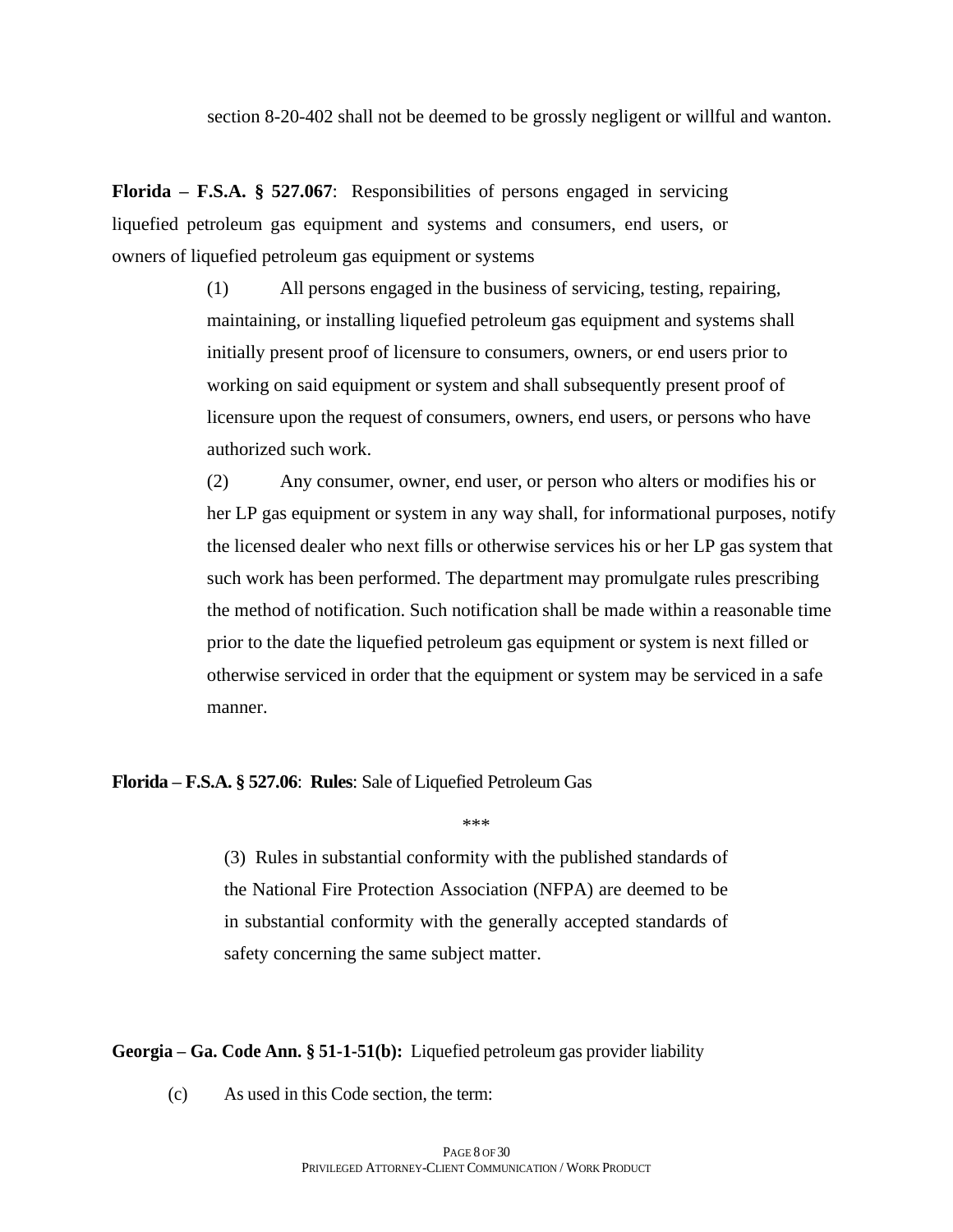(1) "Liquefied petroleum gas equipment" means a liquefied petroleum gas appliance or liquefied petroleum gas equipment.

(2) "Liquefied petroleum gas provider" means any person or entity engaged in the business of supplying, handling, transporting, or selling at retail liquefied petroleum gas in this state.

(3) A liquefied petroleum gas provider shall be immune from civil liability if the proximate cause of the injury or damages was:

(4) An alteration, modification, or repair of liquefied petroleum gas equipment that could not have been discovered by the liquefied petroleum gas provider in the exercise of reasonable care; or

(5) The use of liquefied petroleum gas equipment in a manner or for a purpose other than that for which the liquefied petroleum gas equipment was intended to be used or for which could reasonably have been foreseen, provided that the liquefied petroleum gas provider or the manufacturer of the liquefied petroleum gas equipment has taken reasonable steps to warn the ultimate consumer of the hazards associated with foreseeable misuses of the liquefied petroleum gas equipment.

(d) Nothing in this Code section shall be construed as affecting, modifying, or eliminating the liability of a manufacturer of liquefied petroleum gas equipment or its employees or agents under any legal claim, including but not limited to product liability claims.

**Indiana – 34-31-11.2-2** Assumption of risk

Sec. 2. If:

(1) a person:

(A) modifies, repairs, or materially alters:

(i) liquefied petroleum gas equipment; or

(ii) a liquefied petroleum gas appliance;

without the knowledge and consent of the provider of the liquefied petroleum gas used in the equipment or appliance; or

(B) uses the:

(i) liquefied petroleum gas equipment; or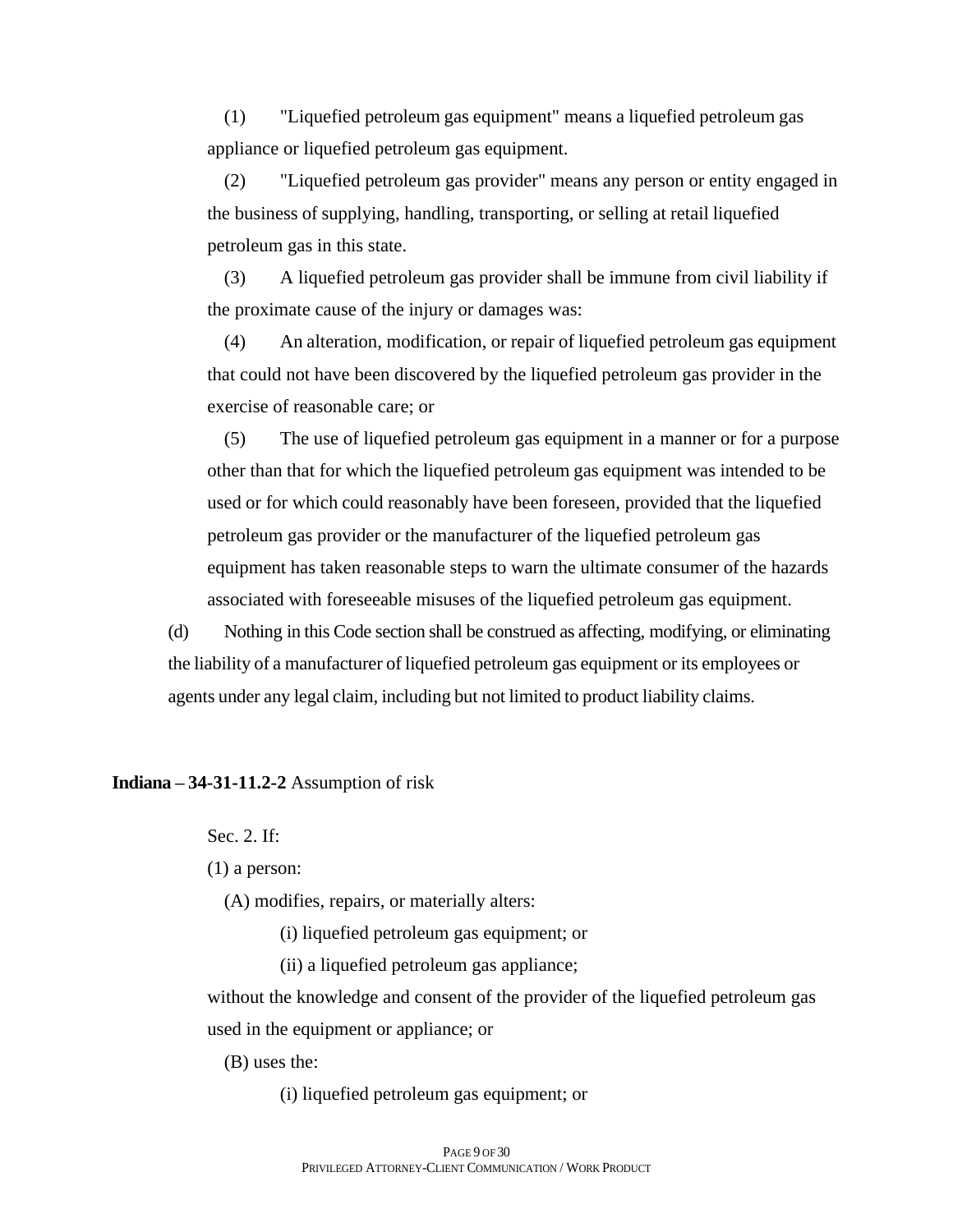### (ii) liquefied petroleum gas appliance;

in a manner or for a purpose other than that for which the equipment or appliance was reasonably intended; and

(2) the person or another person suffers bodily injury or property damage because of an action taken by the person as described in subdivision  $(1)(A)$  or  $(1)(B)$ ; the person is considered to have assumed the risk of causing the bodily injury or property damage because of the action taken by the person under subdivision (1)(A) or  $(1)(B)$ .

Sec. 3. The provider of the liquefied petroleum gas that was used in:

(1) liquefied petroleum gas equipment; or

(2) a liquefied petroleum gas appliance;

involved in causing bodily injury or property damage described in [section 2\(2\)](https://1.next.westlaw.com/Link/Document/FullText?findType=L&pubNum=1000009&cite=INS34-31-11.2-2&originatingDoc=N313EACE0050311E5BAE48088B05B4B21&refType=SP&originationContext=document&transitionType=DocumentItem&ppcid=cdb49ee1614a408aa009d2373a71ff28&contextData=(sc.Document)#co_pp_58730000872b1) of this chapter has an affirmative defense in any action brought against the provider if a person assumed the risk of causing the bodily injury or property damage described in [section](https://1.next.westlaw.com/Link/Document/FullText?findType=L&pubNum=1000009&cite=INS34-31-11.2-2&originatingDoc=N313EACE0050311E5BAE48088B05B4B21&refType=SP&originationContext=document&transitionType=DocumentItem&ppcid=cdb49ee1614a408aa009d2373a71ff28&contextData=(sc.Document)#co_pp_957e0000bdb05)  $2(2)$  of this chapter because of an action taken by the person under section  $2(1)(A)$  or  $2(1)(B)$  of this chapter.

## **Iowa -I.C.A. § 101.14**: Action for damages--evidence--user conduct

(1) In any action or claim seeking damages for personal injuries or damage to property arising out of injuries or loss due to defects in a liquefied petroleum gas system, or arising out of the condition of any portion of that system, the negligence or other fault of the customer, owner, or other person in possession of or making use of that system relating to the installation, modification, maintenance, or repair of the system or damage incurred to the system shall be admissible in evidence and considered by the finder of fact if such conduct was a cause in fact of the accident or condition leading to the injuries or damages.

(2) For purposes of this section, "liquefied petroleum gas system" means any container designed to hold liquefied petroleum gas and attached valves, regulators, piping, appliances, controls on appliances, and venting of appliances.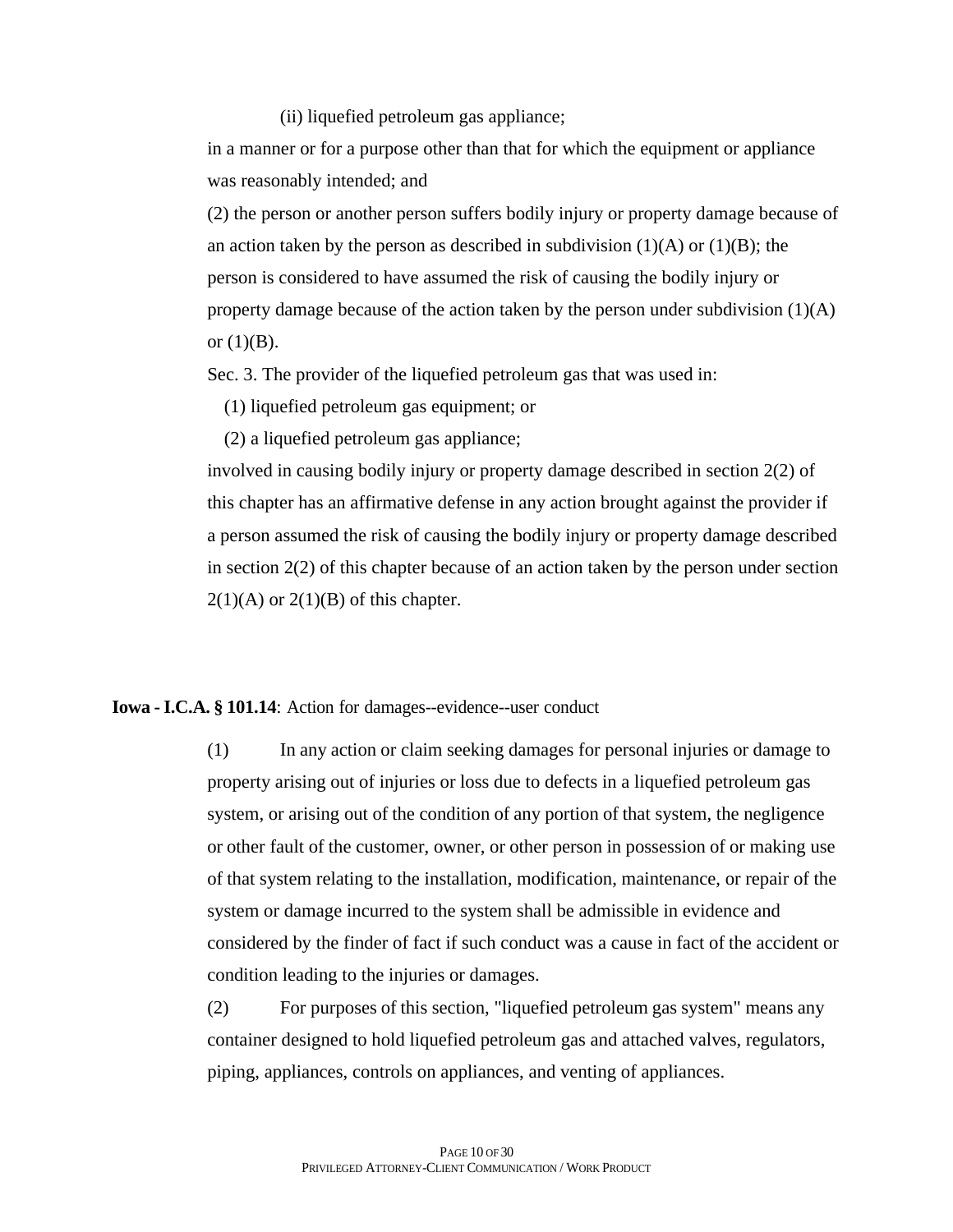**Kansas – K.S.A. § 55-1809**: Damages; comparative negligence and liability.

(f) In any action brought against a liquefied petroleum gas marketer for personal injury or property damage, an end retail user's damages shall be reduced by the comparative negligence of the end retail user or any third party to the extent the action of the end retail user or the third party contributed to cause the personal injury or property damage, including, but not limited to, the end retail user's or third party's: Modification, repair, service or alteration of the end retail user's liquefied petroleum gas system; or (2) failure to conduct a leak check or inspection of the liquefied petroleum gas system after any modification, repair, service or alteration of the end retail user's system.

(g) Nothing in this act is intended to limit any claim or defense that an act of an end retail user, third party, marketer or other person or entity contributed to cause the personal injury or property damage.

(h) In any action brought against a liquefied petroleum gas marketer for personal injury or property damage, evidence of the marketer's compliance or noncompliance with this act shall be admissible as evidence to support a claim or defense to the extent such evidence is relevant to the cause of the personal injury or property damage.

(i) Nothing in this act is intended to limit the liability of any individual, licensee, or liquefied petroleum gas marketer for any damages that arise from any reckless or intentional act of such individual, licensee or liquefied petroleum marketer.

**Kentucky – K.R.S. § 234.175**: Certification of equipment installation; compliance with administrative regulations and manufacturer's instructions; immunity from liability; exception

**\* \* \***

(5) A person licensed under this chapter or an agent or employee of the person shall not be liable for civil damages for injury to persons or property that result from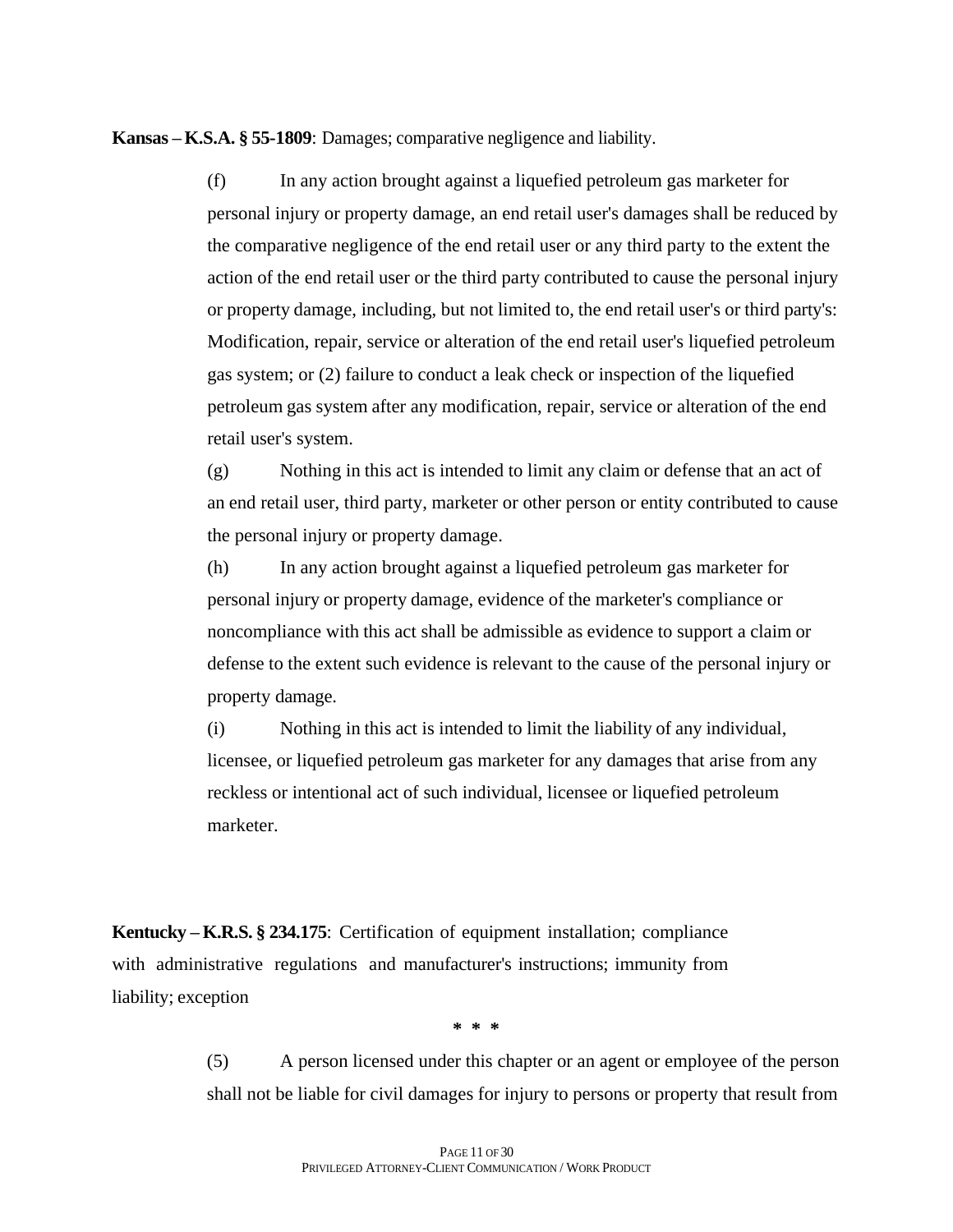the installation, alteration, modification, maintenance, or repair of a gas-consuming appliance, equipment, or component by a person other than the licensee or the licensee's agent or employee.

(6) (a) Except as provided in paragraph (b) of this subsection, a person licensed under this chapter or the licensee's agent or employee who provides gas to an end user shall not be liable for civil damages for injury to persons or property that result from the installation, alteration, modification, maintenance, or repair of the gasconsuming appliance, equipment, or component if the installation, alteration, modification, maintenance, or repair is done without the actual knowledge and consent of the licensee or the licensee's agent or employee.

(6)(b) A person licensed under this chapter or his or her agent or employee shall not be exempt from liability for civil damages under paragraph (a) of this subsection if the person or his or her agent or employee is negligent or acts intentionally, and the negligence or intentional act causes or partially causes injury or damage.

**Louisiana – L.S.A. – RS 40:1846**: Rules and regulations of commission; exceptions; reporting; data sharing; permit requirements; penalties; liability

> B. (3) The rules and regulations shall provide that a dealer shall not serve any liquefied petroleum gas system which the dealer knows is improperly installed or in a dangerous condition. The rules and regulations shall require the following provisions relative to liquefied petroleum gas systems:

(a) In the interest of safety and for the protection of life and property, any end user who authorizes the maintenance and/or repair, installation, adjustment, and servicing of a liquefied petroleum gas system in the state of Louisiana shall insure that any person, firm, or corporation that may be employed and/or authorized to make such repairs has a current permit or registration and cards of competency from the Louisiana Liquefied Petroleum Gas Commission to perform maintenance and/or repair, installation, adjustment and/or servicing of that system.

(b) Any end user authorizing any action listed in R.S.  $40:1846(B)(3)(a)$ ,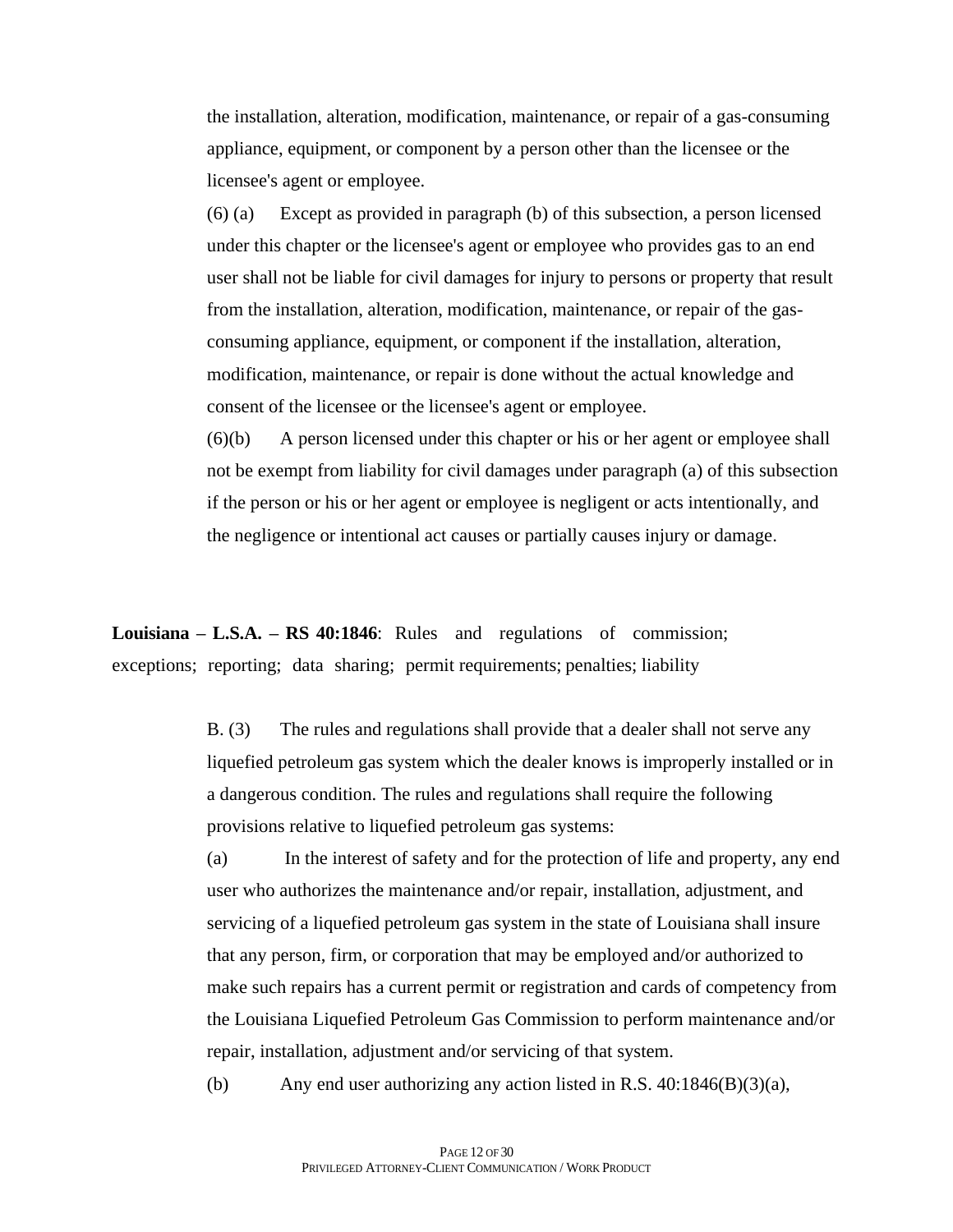where such actions are completed by any person, firm, or corporation other than the liquefied petroleum gas dealer who normally services the liquefied petroleum gas system, shall notify, as soon as possible, the servicing dealer authorized to service the affected liquefied petroleum gas system. This notification shall include:

(i) Name of the person, firm, or corporation that performed the service.

(ii) Actions taken to the affected liquefied petroleum gas systems such as adding piping, spaceheaters, and other such appliances. The end user shall make the described notification within five working days after completion of the action or before the liquefied petroleum gas system is next serviced with liquefied petroleum gas, whichever occurs first.

(c) It is unlawful for any person, firm, or corporation to repair, install, adjust, and/or service any liquefied petroleum gas system without meeting the requirements of the Louisiana Liquefied Petroleum Gas Commission.

**\* \* \***

H. It shall be an affirmative defense to an action against any person engaged in this state in the business of selling at retail, supplying, handling, or transporting liquefied petroleum gas that an alleged injury, damage, or loss was caused by either of the following:

(1) The alteration, modification, or repair of liquefied petroleum gas equipment or a liquefied petroleum gas appliance if the alteration, modification, or repair was done without the knowledge of the liquefied petroleum gas seller, supplier, handler, or transporter.

(2) The use of liquefied petroleum gas equipment or a liquefied petroleum gas appliance in a manner or for a purpose other than that for which the equipment or appliance was intended and that purpose could not reasonably have been expected.

Case citations:

*S&P Invs., LLC v. Nguyen*, 319 So. 3d 864, 2020-0602 (La. App. 1 Cir. 1/25/21)(summary judgment affirmed because there was no evidence that dealer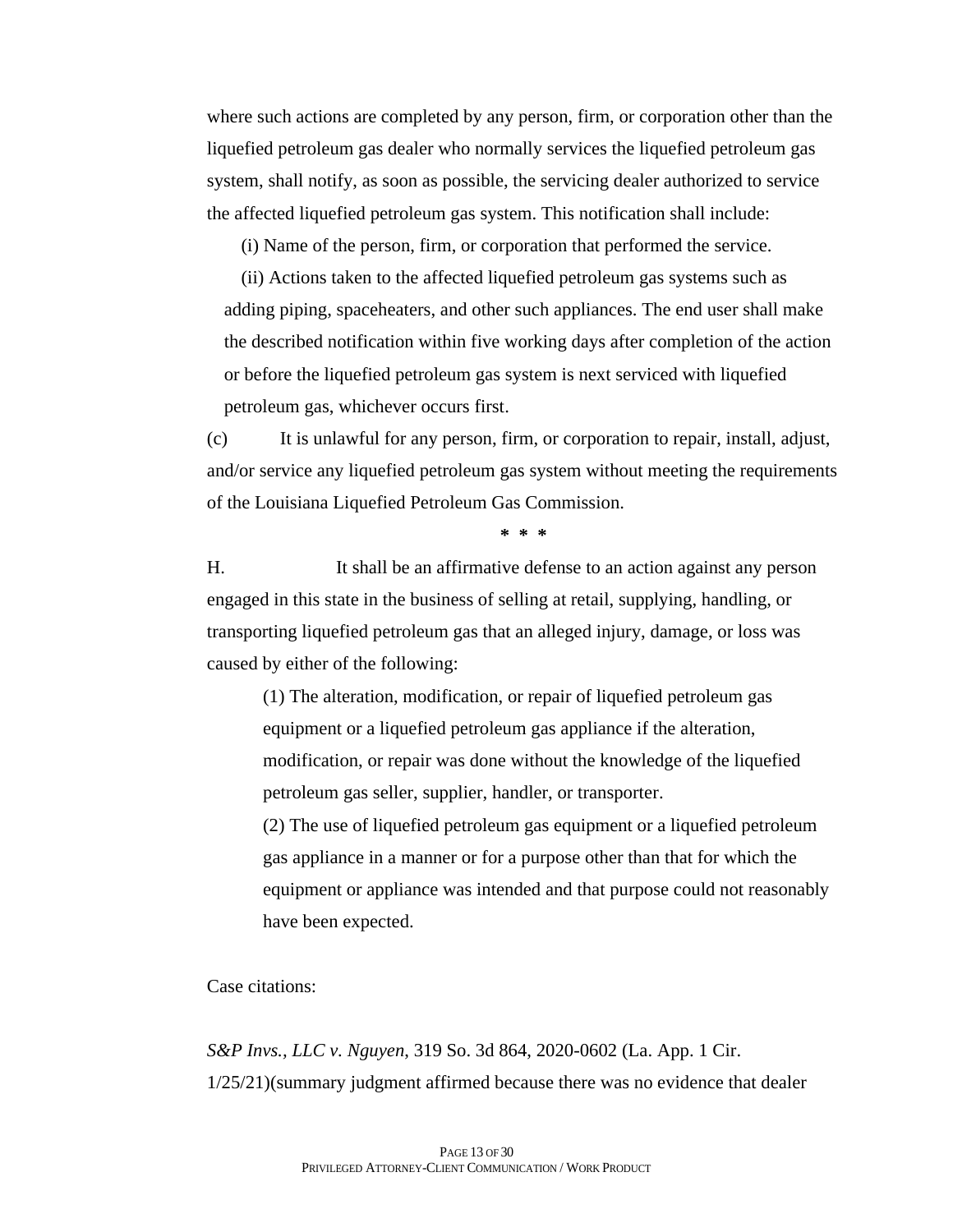knew of any dangerous condition, unauthorized change, or alteration of propane equipment.

**Michigan – MI ST 600.2977.** Liquefied petroleum gas business; liability; exception

(1) A liquefied petroleum gas business is not liable for damages for personal injury, death, or property damage arising from the sale, supplying, handling, transportation, or delivery of liquefied petroleum gas if both of the following apply:

(a) The sale, supplying, handling, transportation, or delivery of the liquefied petroleum gas was either of the following:

(i) In compliance with all of the following:

(A) Rules promulgated under section 3c of the fire prevention code, 1941 PA 207, MCL 29.3c.

(B) Section 2 of 1959 PA 241, MCL 429.112.

(C) Rules promulgated under the Stille-DeRossett-Hale single state construction code act, 1972 PA 230, MCL 125.1501 to 125.1531.

(ii) Not in compliance with the statute and rules identified in subparagraph (i), but the failure to comply was not a proximate cause of the personal injury, death, or property damage.

(b) The personal injury, death, or property damage was caused by either of the following:

> (i) The alteration, modification, or repair of liquefied petroleum gas equipment or a liquefied petroleum gas appliance, unless the alteration, modification, or repair was with the knowledge or consent of the liquefied petroleum gas business.

(ii) The use of liquefied petroleum gas equipment or a liquefied petroleum gas appliance in a manner or for a purpose other than the manner in which or purpose for which the equipment or appliance was intended to be used, unless the use could reasonably have been expected by the liquefied petroleum gas business.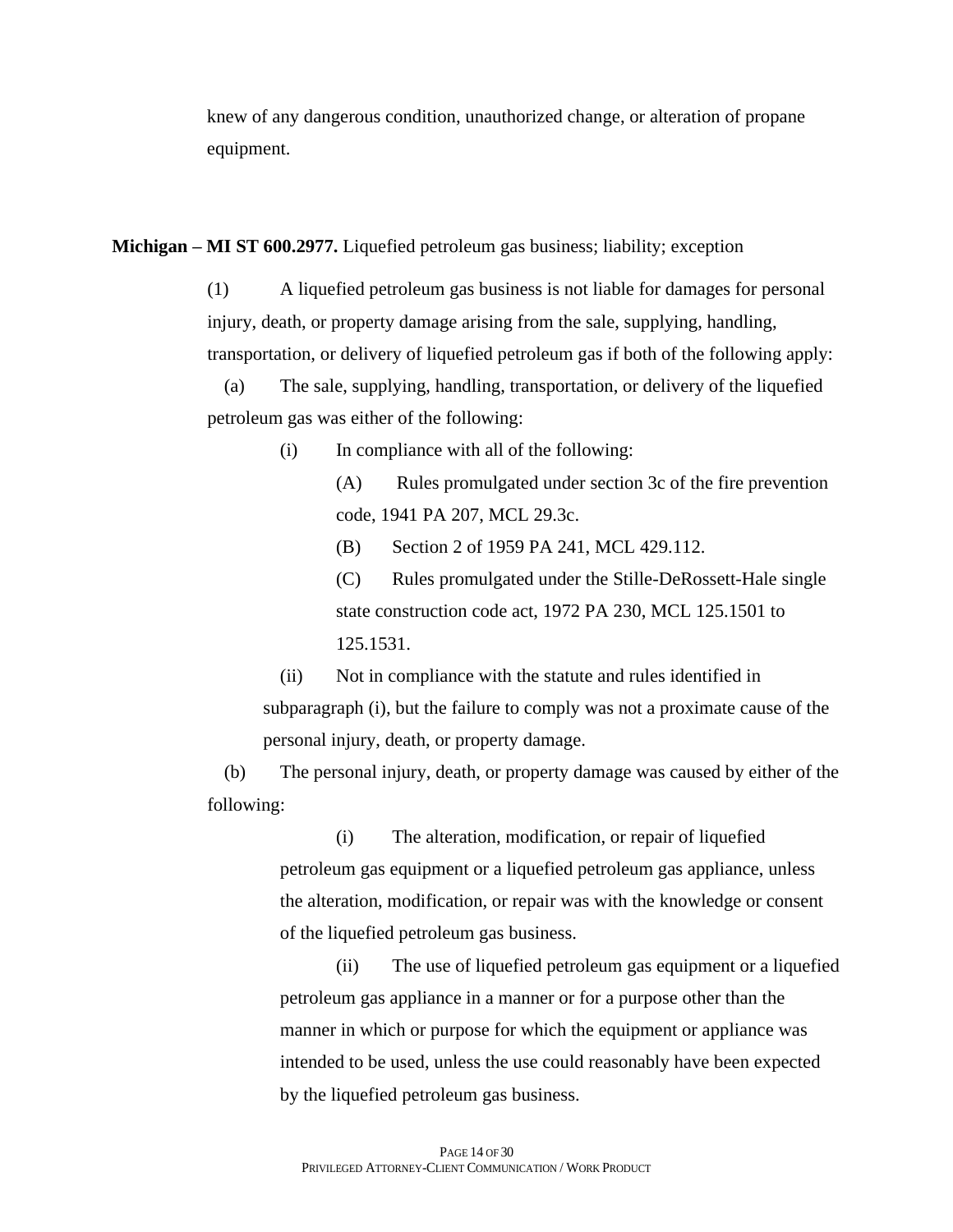(2) The protection from liability provided by subsection (1) does not apply to a manufacturer of liquefied petroleum gas equipment.

(3) As used in this section:

(a) "Liquefied petroleum gas business" means a person who is engaged primarily in the business of selling at retail, supplying, handling, or transporting liquefied petroleum gas.

(b) "Person" means an individual, partnership, corporation, association, governmental entity, or other legal entity.

### **Mississippi – Miss. Code Ann. §75-57-47**: Installation of systems

(1) From and after the effective date of this chapter, any installer or other person who shall install, connect, alter, extend, change or repair any liquefied compressed gas or compressed natural gas system, container or appliance whatsoever, or who shall install, connect, change, extend, alter or repair any piping or fitting connected with or attached to any liquefied compressed gas or compressed natural gas container, system or appliance shall, within fifteen (15) days after the completion thereof, give notice to the State Liquefied Compressed Gas Board, in writing, on forms to be provided by the State Liquefied Compressed Gas Board, that such installation, connection, alteration, extension, change or repair has been made, which notice shall give full details with reference thereto, and shall give the name of the person at whose order same was made, and the name of the installer, as provided in this chapter, under whose supervision the installation, alteration, etc., was made and the address of the premises upon which same was made. Any person who shall install, connect, alter, extend, change or repair any liquefied compressed gas or compressed natural gas system, container or appliance, or any piping or fitting connected or attached thereto, without giving notice to the State Liquefied Compressed Gas Board as provided herein shall be subject to the sanctions set out in this chapter.

\*\*\*

 $(3)$  \*\*\*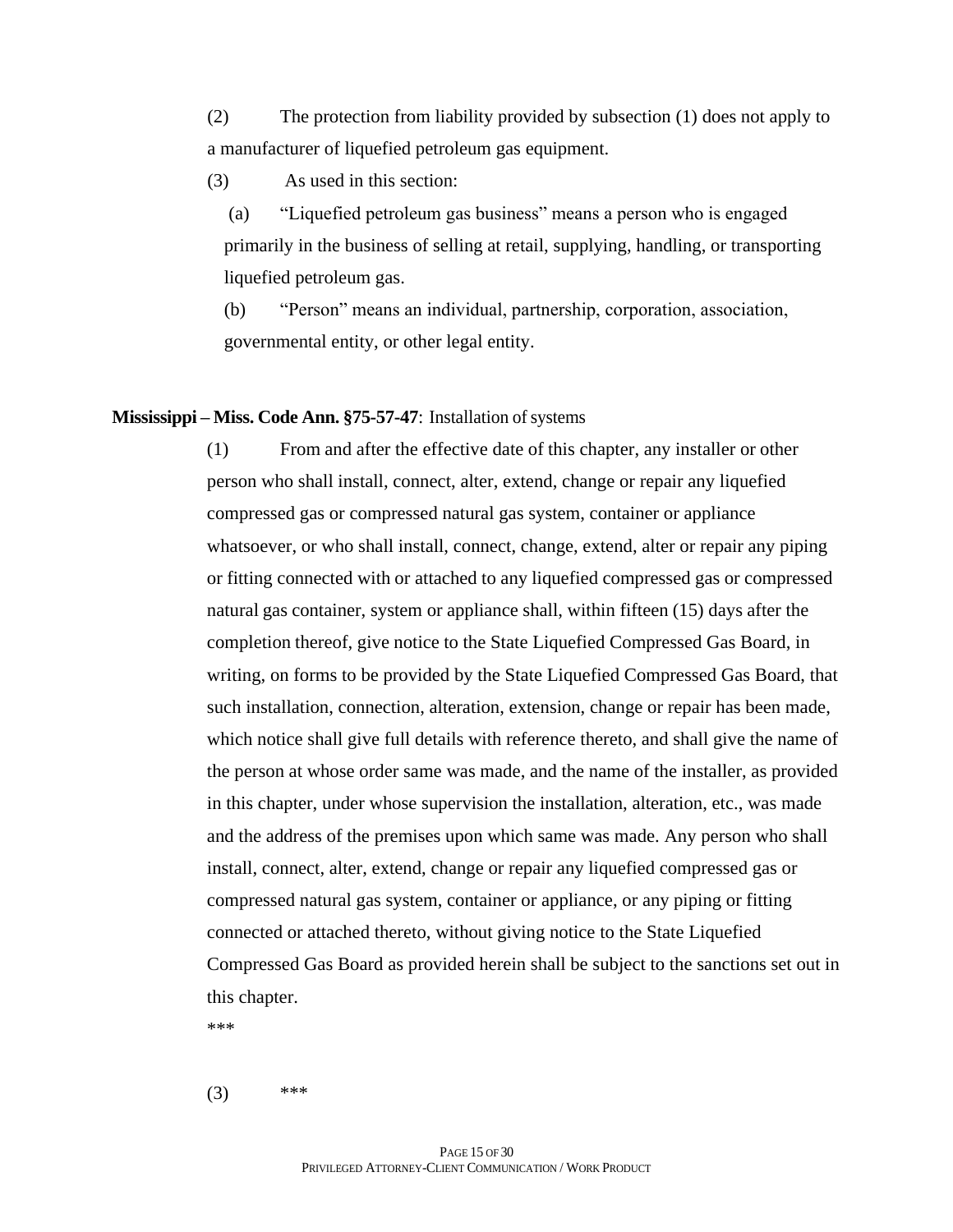All liquefied petroleum gas carburetion systems and natural gas carburetion systems shall be installed by an installer, or automobile manufacturer, or be inspected by a representative of the State Liquefied Compressed Gas Board or Commissioner of Insurance when not installed by such qualified installer or manufacturer. \*\*\*

No person may, for a fee, install liquefied petroleum or natural gas carburetion systems unless such person holds a license as an installer issued by the State Liquefied Compressed Gas Board.

Any person who operates a vehicle on which a liquefied petroleum or natural gas carburetion system has been installed by a person other than an installer shall apply to the State Liquefied Compressed Gas Board for inspection of such installation within fifteen (15) days of such installation. No distributor of liquefied petroleum or natural gas, or any other person, shall fill or cause to be filled any such system which has not been inspected as required by this chapter. \*\*\*

(4) No distributor of liquefied compressed gas, or other person, shall fill, cause to be filled, or permit to be filled, any container or system unless the installation, alteration, extension, connection, change and repair thereof, and of all appliances connected and used therewith, and of all pipings and fittings connected or attached thereto, shall have first been inspected and approved by an inspector of the State Liquefied Compressed Gas Board or Commissioner of Insurance or installed or altered by an installer as described in this chapter, and unless there is exhibited to such distributor or other person the approval of the inspector or installer provided for in the foregoing paragraphs; nor shall any person turn on or use such systems, containers, appliances, piping or fittings until same have been so inspected and approved, and such approval is exhibited to him. Any person who shall violate the provisions of this subsection, after a duly called hearing before the State Liquefied Compressed Gas Board, may have his license suspended or revoked.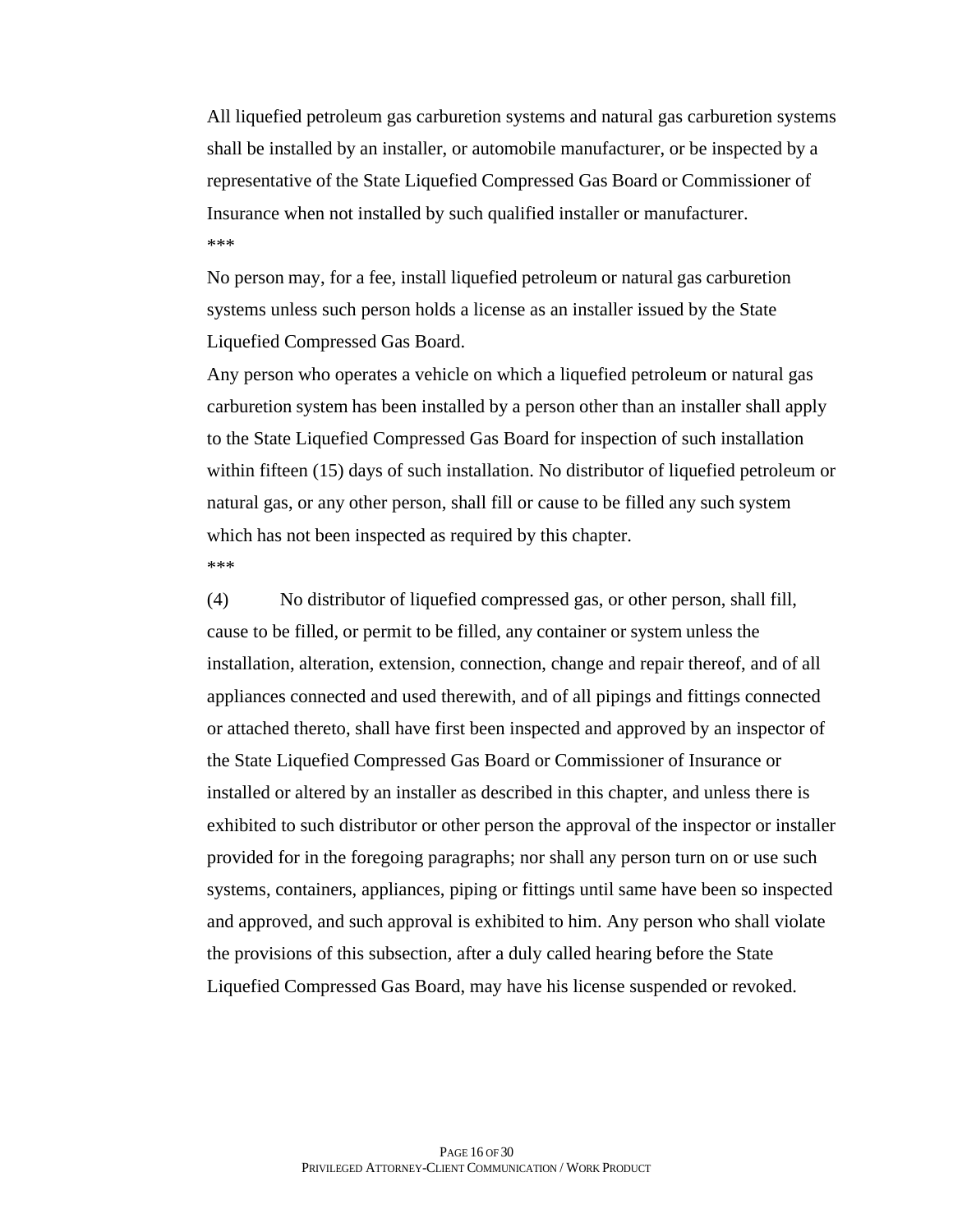**Missouri – RSMo. § 323.060**: Retail distributors to be registered--nonresidents to comply-- public utility company operations exempt

> 1. No person or company shall engage in this state in the business of selling at retail of liquefied petroleum gas or in the business of handling or transportation of liquefied petroleum gas over the highways of this state without having first registered with the commission. Registration must be in the appropriate class as determined by the director.

2. No person or company shall engage in this state in the business of installing, modifying, repairing, or servicing equipment and appliances for use with liquefied petroleum gas without having first registered with the commission. Registration must be in the appropriate classes as determined by the director. \*\*\*

4. No person registered pursuant to this section and engaged in this state in the business of selling at retail of liquefied petroleum gas or in the business of handling or transportation of liquefied petroleum gas over the highways of this state shall be liable for actual or punitive civil damages for injury to persons or property that result from any occurrence caused by the installation, modification, repair, or servicing of equipment and appliances for use with liquefied petroleum gas by any other person unless such registered person had received written notification or had other actual knowledge of such installation, modification, repair, or servicing of equipment and appliances and failed to inspect such installation, modification, repair, or servicing of equipment and appliances within thirty days after receipt of such notice or actual knowledge.

5. Nothing in this section is intended to limit the liability of any person for any damages that arise directly from the gross negligence or willful or wanton acts of such person.

\*\*\*

7. Persons who only sell liquefied petroleum gas in containers having a capacity of fifty pounds or less that have been filled by another person registered under this chapter are exempt from the provisions of this chapter.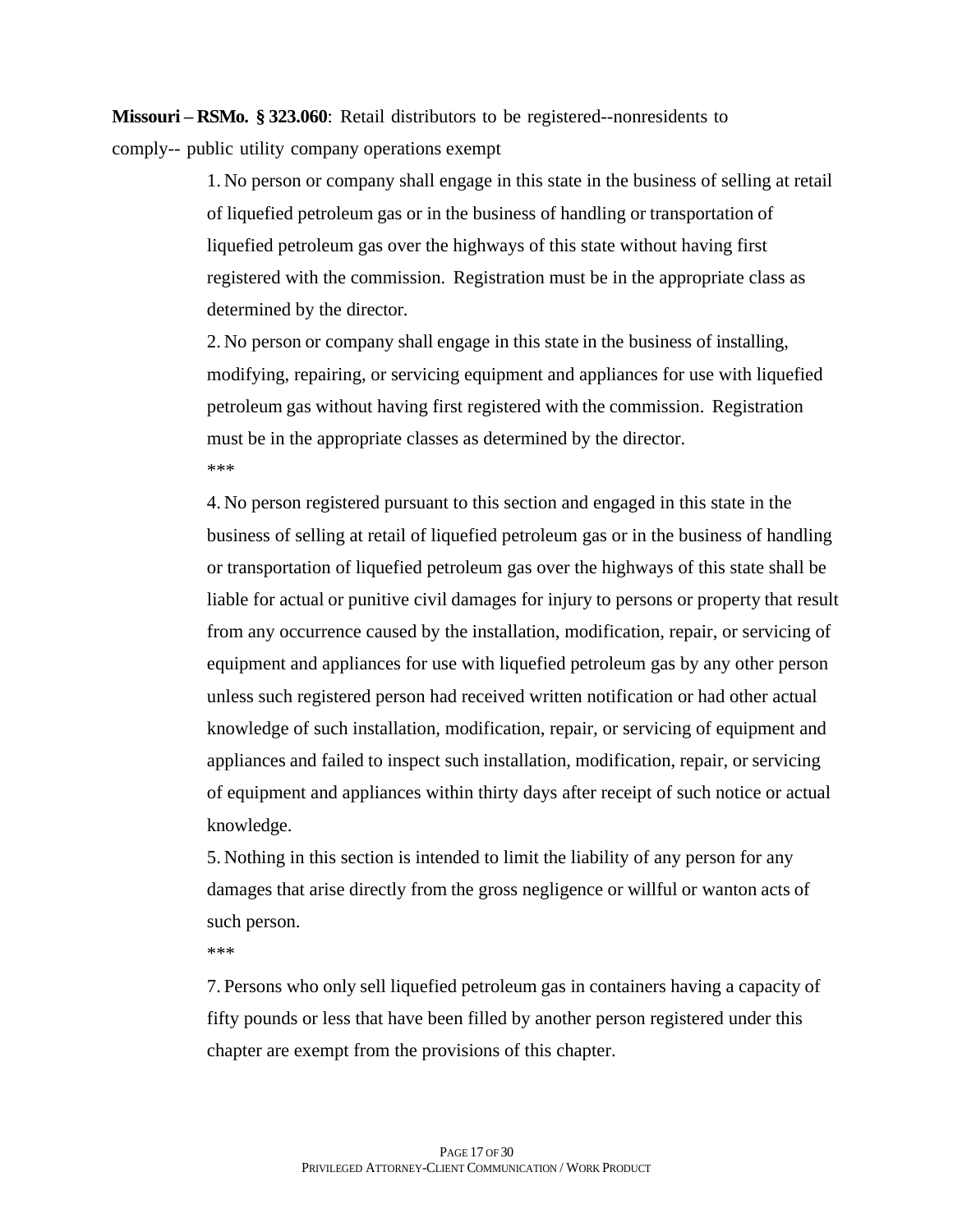Cited but not applied in *Allen v. Titan Propane, LLC*, 484 S.W.3d 902 (Mo. App. S.D. 2016) and *Wilmes v. Consumers Oil Company of Maryville*, 473 S.W.3d 705. (Mo.App. W.D. 2015).

**Nebraska – 57-517.** Liquefied petroleum gas vapor service system; container warning label; affixed by provider; limitation on liability.

> (1) The Legislature finds it is necessary that a leak check be performed following an interruption of service of a liquefied petroleum gas vapor service system to ensure safe and proper operation. Further, the Legislature finds that a leak check must be performed by a qualified service technician.

(2) It is the intent of the Legislature to create a mechanism that will educate users of liquefied petroleum gas of the requirements for a leak check when an interruption of service occurs.

(3) For purposes of this section:

(a) Interruption of service means the gas supply to a liquefied petroleum gas vapor service system is turned off;

(b) Leak check means an operation performed on a complete liquefied petroleum gas piping system and the connection equipment to verify that the liquefied petroleum gas vapor service system does not leak;

(c) Liquefied petroleum gas provider means any person or entity engaged in the business of supplying, handling, transporting, or selling at retail liquefied petroleum gas in this state; and

(d) Liquefied petroleum gas vapor service system means an installation with a maximum operating pressure of one hundred twenty-five pounds per square inch or less and includes, but is not limited to, the container assembly, pressure regulator or regulators, piping system, gas utilization equipment and components thereof, and venting system in residential, commercial, or institutional installations. Liquefied petroleum gas vapor service system does not include:

(i) Portable liquefied petroleum gas appliances and equipment of all types that are not connected to a fixed-fuel piping system;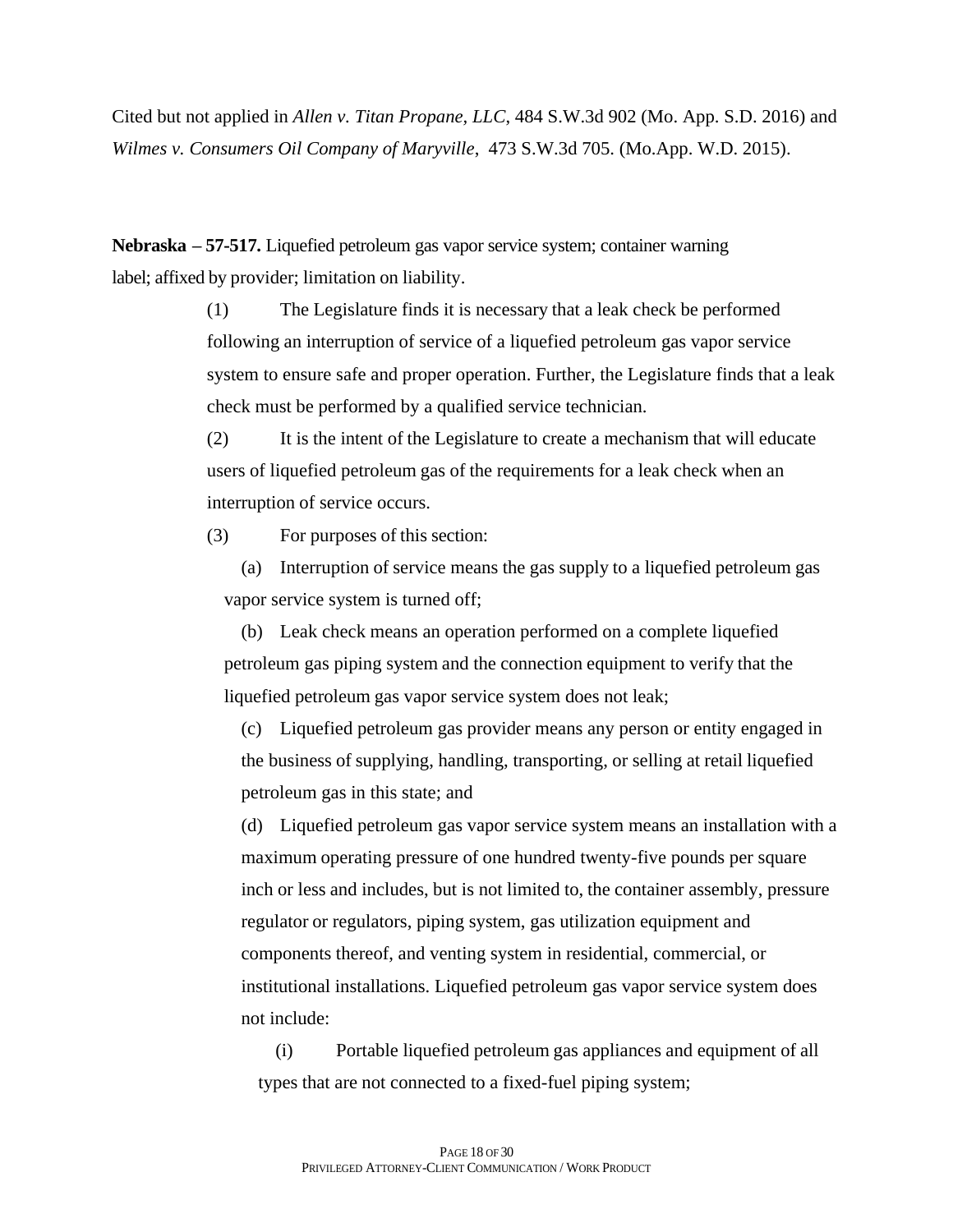(ii) Farm appliances and equipment in liquid service, including, but not limited to, brooders, dehydrators, dryers, and irrigation equipment;

(iii) Liquefied petroleum gas equipment for vaporization, gas mixing, and gas manufacturing.

(iv) Liquefied petroleum gas piping for buildings under construction or renovations that is not to become part of the permanent building piping system, such as temporary fixed piping for building heat; or

(v) Fuel gas system engines, including, but not limited to, tractors, mowers, trucks, and recreational vehicles.

(4) The liquefied petroleum gas provider shall affix a container warning label on each tank supplying liquefied petroleum gas to a liquefied petroleum gas vapor service system. The container warning label shall be affixed near the tank shutoff.

(5) The container warning label required by subsection (4) of this section shall include this warning:

WARNING: Do Not Open Container Shutoff Valve! If this valve is turned off for any reason, the National Fuel Gas Code (NFPA 54) requires a leak check of the system serviced by the container at the time the valve is turned back on. The leak check must be conducted by a qualified service technician. Do Not Attempt To Open The Valve Yourself! Failure to follow this warning may result in the ignition of leaking gas, causing serious and potentially fatal injury, fire, or explosion.

The container warning label shall include the statutory reference to this section.

(6) If the container warning label is affixed near the tank shutoff as required by subsection (4) of this section and the liquefied petroleum gas vapor service system is turned on prior to a leak check by a qualified service technician approved by the liquefied petroleum gas provider, the liquefied petroleum gas provider shall not be liable for any damage, injury, or death if the proximate cause of the damage, injury, or death was the negligence of a person or persons other than the liquefied petroleum gas provider.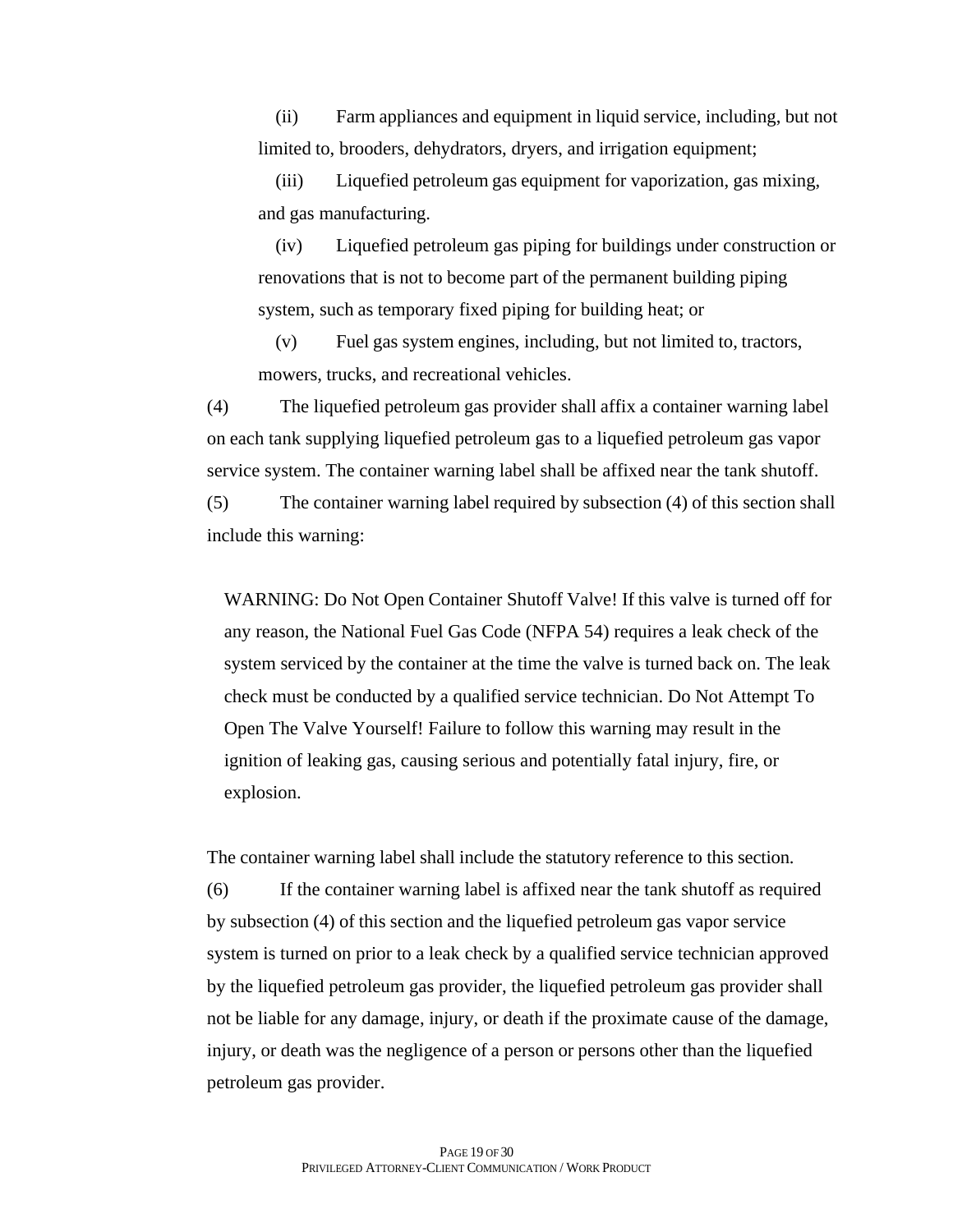**New Jersey N.J. Stat. Ann. § 2A:62A-5.** Persons providing assistance in a liquefied petroleum gas or liquefied natural gas accident or emergency; immunity from liability

Notwithstanding any provisions of law to the contrary, no person who provides assistance, free of charge except for reimbursement of expenses, upon request of any police agency, fire company, first aid, rescue or emergency squad or other agency or unit of government in the event of an accident or other emergency situation involving the use, handling, transportation, transmission or storage of liquefied petroleum gas or liquefied natural gas shall be liable in any civil action for damages as a result of his acts of commission or omission arising out of and in the course of his rendering assistance in good faith. Nothing herein shall be deemed to grant immunity to any person causing such accidents or emergency situations or any damage resulting therefrom in the course of his business activities or to persons who by a willful, wanton or grossly negligent act of commission or omission cause damage in responding to such accidents and emergency situations.

As used in this act, "person" means an individual, firm or corporation with knowledge and training in the storage, handling, transportation, operation and utilization of liquefied petroleum gas or liquefied natural gas.

# **New York – McKinney's Civil Rights Law § 79-k:** Civil immunity for certain

persons assisting in emergency situations

1. Any person who voluntarily and without the expectation of monetary compensation provides assistance in the event of an accident or other emergency situation involving the use, handling, transportation, transmission or storage of compressed gases and/or liquefied petroleum gases shall not be liable for any civil damages for injuries resulting from any act of commission or omission on his part in the course of his rendering such assistance unless it is established that such injuries were caused by gross negligence on the part of such person.

2. Nothing in this section shall be deemed to relieve any person from liability for civil damages (a) where the accident or emergency referred to in subdivision one of this section involved his own facilities or equipment or (b) resulting from any act of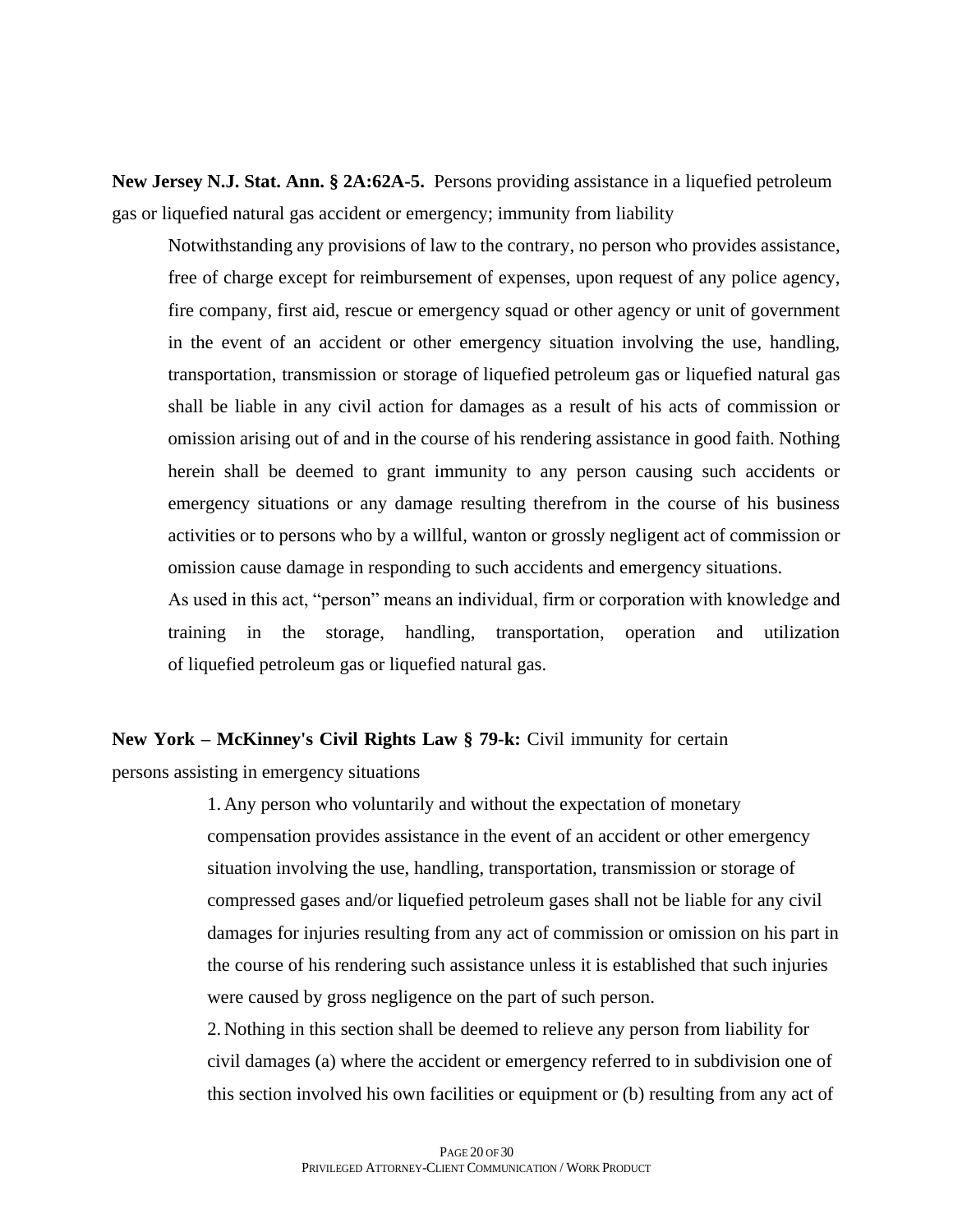commission or omission on his part in the course of providing care or assistance in the normal and ordinary course of his own business or profession.

3. For purposes of this section, the term "gross negligence" means reckless, willful, wanton or intentional misconduct.

**North Carolina - N.C.G.S.A. § 119-62:** Liquefied petroleum gas dealers and their employees, agents, subcontractors; liability limitations

(a) A dealer shall not be liable for any civil damages resulting from any act or failure to act if the alleged injury, damage, or loss claimed in the action was caused by any one or more of the following:

(1) The installation, alteration, modification, or repair of liquefied petroleum gas equipment or a liquefied petroleum gas appliance by a person, other than the dealer, and the installation, alteration, modification, or repair was done without the knowledge and consent of the dealer.

(2) The use of liquefied petroleum gas equipment or a liquefied petroleum gas appliance by a person, other than the dealer, in a manner or for a purpose other than that for which the equipment or appliance was intended, and the use of the equipment or appliance in a manner or for a purpose other than that for which the equipment or appliance was intended took place without the knowledge and consent of the dealer.

(3) The installation of liquefied petroleum gas equipment or a liquefied petroleum gas appliance by a person, other than the dealer, in a manner not in accordance with the instructions of the manufacturer of the equipment or appliance or in a manner not in accordance with rules adopted under this Article, and the installation of the equipment or appliance in a manner not in accordance with the instructions of the manufacturer of the equipment or appliance or in a manner not in accordance with rules adopted under this Article took place without the knowledge and consent of the dealer.

- (b) Nothing in this section alters a dealer's duty to exercise reasonable care.
- (c) As used in this section, "dealer" means dealer as defined in  $G.S.$  [119-54](https://1.next.westlaw.com/Link/Document/FullText?findType=L&pubNum=1000037&cite=NCSTS119-54&originatingDoc=NC8B50E50685511DCA723B741DE71D931&refType=LQ&originationContext=document&transitionType=DocumentItem&ppcid=05f18b08b64141fc9d37be0d834e5adf&contextData=(sc.Document)) and any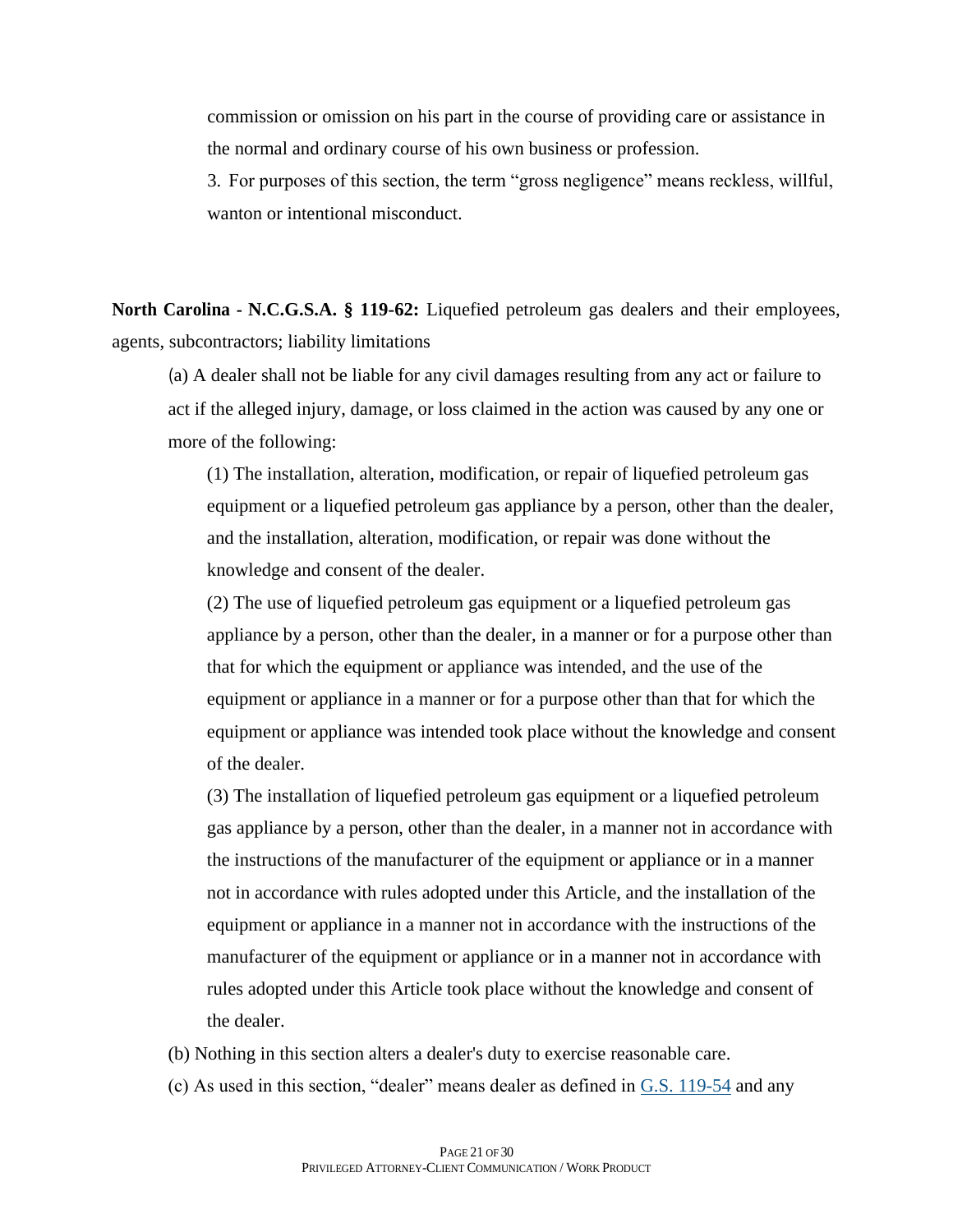employee, agent, and subcontractor of the dealer.

## **N.C.G.S.A. § 119-60:** Liquefied petroleum gas accidents; liability limitations

Any person who provides assistance upon request of any police agency, fire department, rescue or emergency squad, or any governmental agency in the event of an accident or other emergency involving the use, handling, transportation, transmission or storage of liquefied petroleum gas, when the reasonably apparent circumstances require prompt decisions and actions, shall not be liable for any civil damages resulting from any act of commission or omission on his part in the course of his rendering such assistance unless such acts or omissions amount to willful or wanton negligence or intentional wrongdoing. Nothing in this section shall be deemed or construed to relieve any person from liability for civil damages (a) where the accident or emergency referred to above involved his own facilities or equipment or (b) resulting from any act of commission or omission on his part in the course of providing care or assistance in the normal and ordinary course of conducting his own business or profession, nor shall this section be construed to relieve from liability for civil damages any other tortfeasor not referred to herein. When the assistance takes the form of rendering first aid or emergency health care treatment, questions of liability shall be governed by G.S. 90-21.14.

**North Dakota -NDCC, 32-03-57:** Liquefied petroleum gas dealers immunity

from civil liability

1. Any person engaged in this state in the business of selling at retail, supplying, handling, or transporting liquefied petroleum gas is immune from civil liability if the direct cause of any loss, damage, or injury was caused by the alteration, modification, or repair of liquefied petroleum gas equipment or a liquefied petroleum gas appliance if the alteration, modification, or repair was done without the knowledge and consent of the liquefied petroleum gas seller, supplier, handler, or transporter or was completed by a person not certified to repair the equipment or appliance.

2. This section applies only to fixed liquefied petroleum gas fuel systems.

"Fixed liquefied petroleum gas fuel system" means an installation with a maximum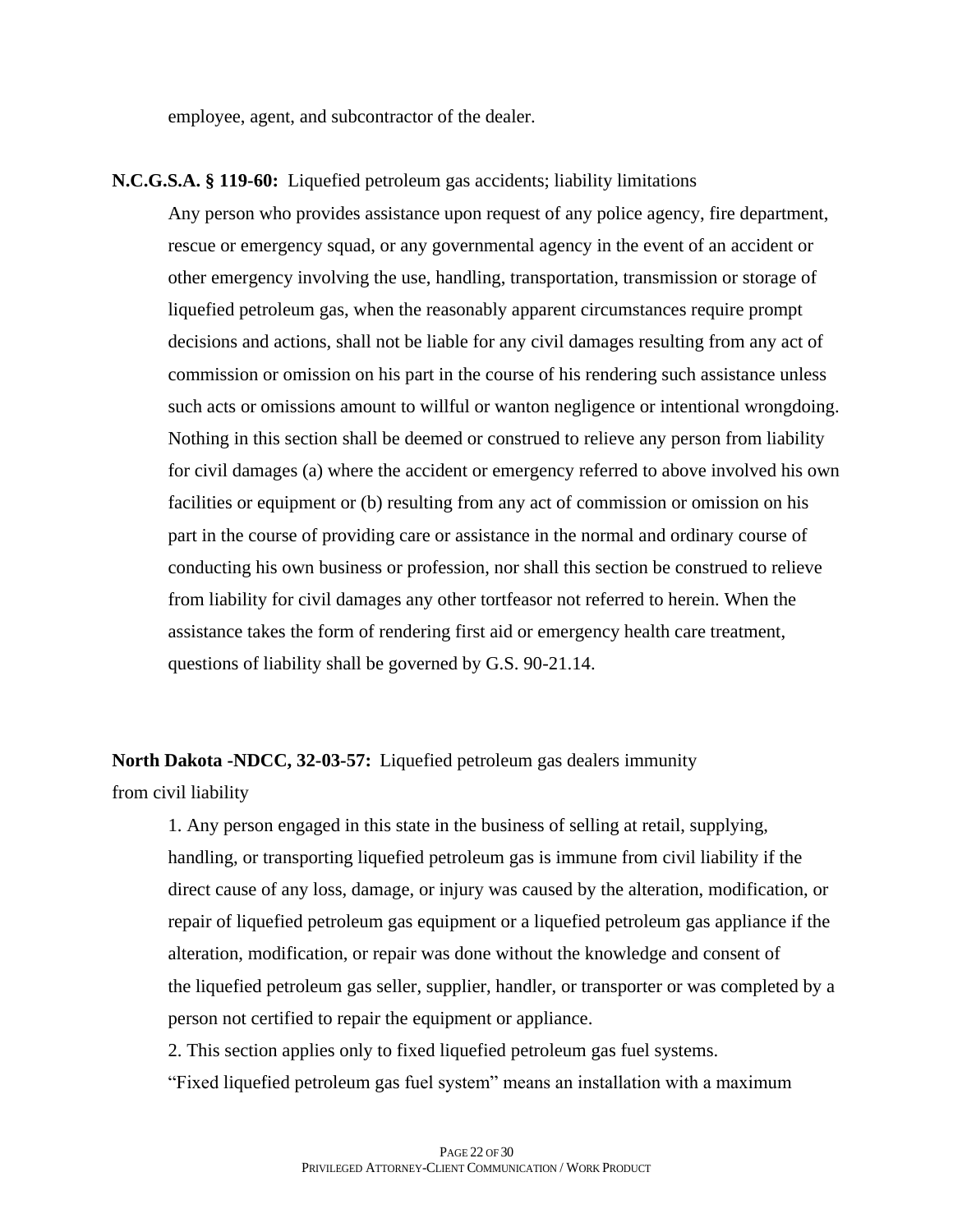operating pressure of one hundred twenty-five pounds per square inch [861.84 kilopascal] or less and includes the container assembly, pressure regulator, piping system, gas utilization equipment and components, and venting system in residential, commercial, or institutional installations.

**Oklahoma – 52 Okl.St.Ann. § 420.3A**: Liability of sellers, suppliers, handlers, or transporters of liquified petroleum gas

> A. A person is not liable for damages and no legal action shall be commenced or maintained against such person engaged in this state in the business of selling at retail, supplying, handling, or transporting liquefied petroleum gas if the alleged injury, damage, or loss was caused by:

1. The alteration, modification, or repair of liquefied petroleum gas equipment, containers, or a liquefied petroleum gas appliance if the alteration, modification, or repair was done without the knowledge and consent of the liquefied petroleum gas seller, supplier, handler, or transporter; and

2. The liquefied petroleum gas equipment, containers, or a liquefied petroleum gas appliance being used in a manner or for a purpose other than that for which the equipment or appliance was intended.

B. This section shall apply only to a person who complies with the approved standards and rules as outlined in subsection E of Section 420.3 of this title and who has not acted in a grossly negligent or willful and wanton manner.

## **Rhode Island - RI ST § 23-28.20-12:** Immunity from civil liability--Persons assisting

Notwithstanding any provisions of law to the contrary, no person who without remuneration provides assistance upon request of any police agency, fire company, first aid, rescue, or emergency squad, or other agency or unit of government in the event of an accident or other emergency situation involving the use, handling, transportation, transmission, or storage of liquefied petroleum gas shall be liable in any civil action to respond in damages as a result of his or her acts of commission or omission arising out of and in the course of his or her rendering in good faith any assistance. Nothing herein shall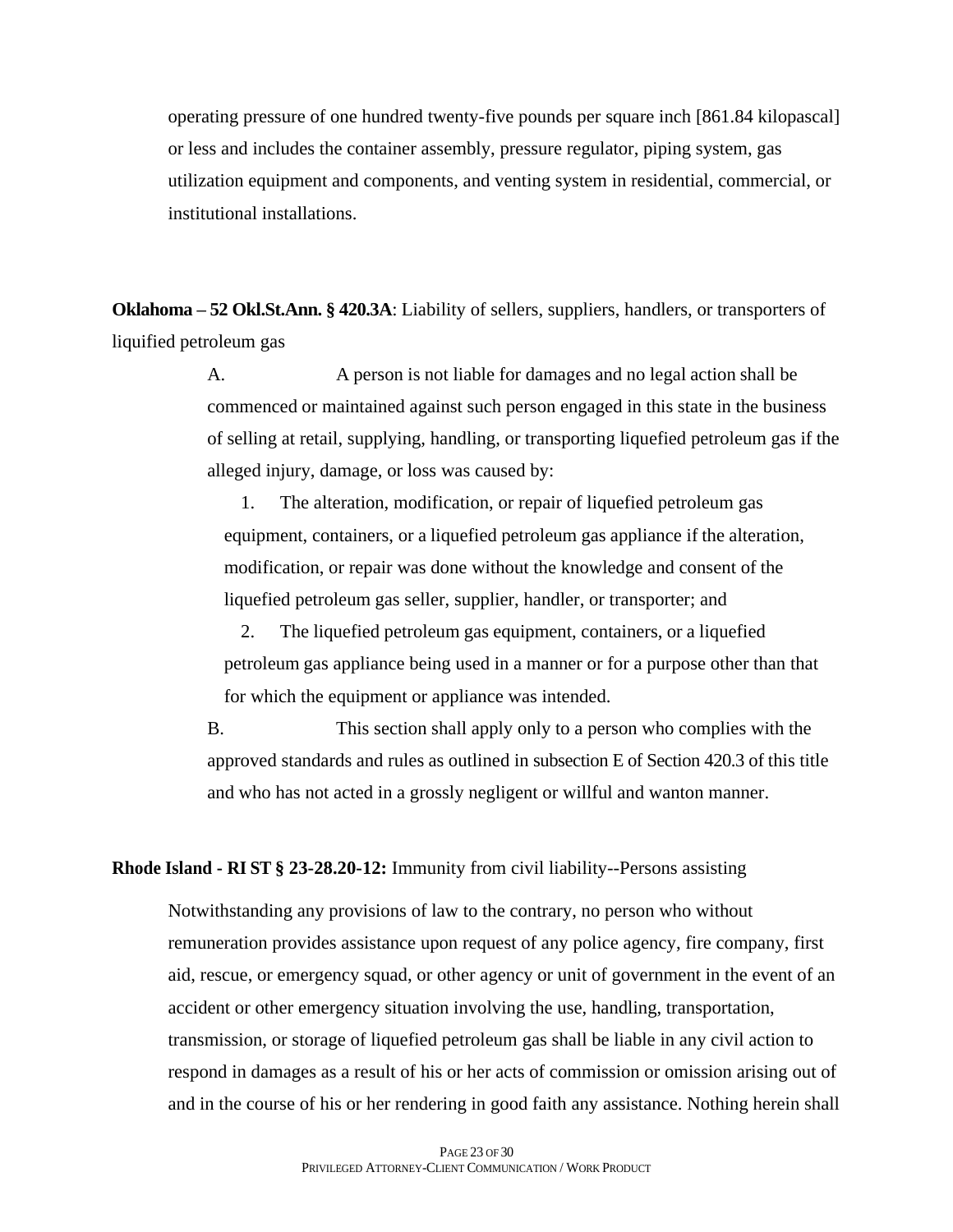be deemed to grant any immunity to any person who caused the accident or other emergency situation, or to any other person causing damage as a result of his or her willful or wanton act of commission or omission.

**South Carolina - SC ST §15-3-690:** Immunity from civil liability for liquefied petroleum gas dealers; definitions; scope

(A) As used in this subsection, the following definitions apply:

(1) "System" or "systems" means assembly of equipment consisting of the container and any device that is connected to the container for the utilization of liquefied petroleum gas.

(2) "Dealer" means a person engaging in the installation of liquefied petroleum gas systems or in the manufacture, distribution, sale, storing, or transporting by tank truck, tank trailer, or container of liquefied petroleum gases or engaging in installing, servicing, repairing, adjusting, disconnecting, or connecting appliances to liquefied petroleum gas systems and containers.

(3) "Liquefied petroleum gas" means material composed predominately of hydrocarbons or mixtures of hydrocarbons, including propane, propylene, butanes (normal butane or isobutane), and butylenes.

(B) A liquefied petroleum gas dealer shall be immune from civil liability if the proximate cause of the injury or damage was:

(1) an alteration, modification, or repair of the liquefied petroleum gas system or gas burning appliance that could not have been discovered by the liquefied petroleum gas dealer in the exercise of reasonable care; or

(2) the use of the liquefied petroleum gas system or gas burning appliance in a manner or for a purpose other than that for which the liquid petroleum gas system or gas burning appliance was intended to be used or for which could reasonably have been foreseen, provided that the liquefied petroleum gas dealer or the manufacturer of the liquefied petroleum gas system or gas burning appliance took reasonable steps to warn the ultimate consumer of the hazards associated with foreseeable misuses of the liquefied petroleum gas system or gas burning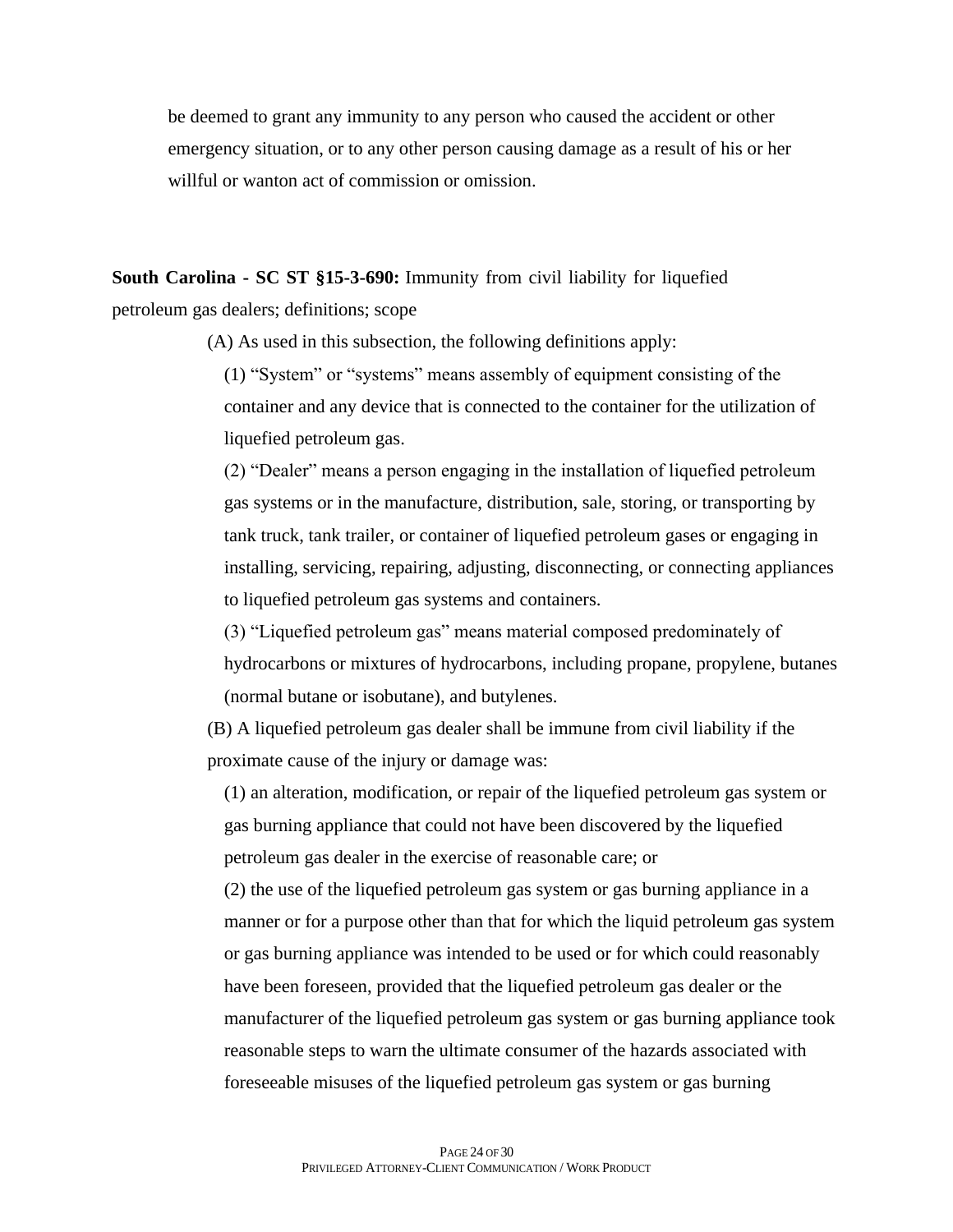appliance.

(C) Nothing in this subsection shall be construed as affecting, modifying, or eliminating the liability of a manufacturer of the liquefied petroleum gas system or gas burning appliance, or its employees or agents from any other legal claim, including, but not limited to, product liability claims.

(D) Nothing in this subsection shall apply to a cylinder exchange company as defined pursuant to Section 40-82-20(3) or a reseller as defined pursuant to Section 40-82-20(7).

**South Dakota SDCL § 34-39-16:** Liquefied petroleum gas equipment and appliances--Product for purpose of certain liability provision.

Any liquefied petroleum gas equipment utilized in the storage or use of liquefied petroleum gas or any liquefied petroleum gas appliance is considered to be a product for the purposes of § 20-9-10.^

**^SDCL § 20-9-10.** Product's manufacturer, assembler, or seller immune from strict liability for injury caused by certain alterations or modifications

No manufacturer, assembler, or seller of a product may be held liable for damages for personal injury, death, or property damage sustained by reason of the doctrine of strict liability in tort based on a defect in a product, or failure to warn or protect against a danger or hazard in the use or misuse of such a product, or failure to properly instruct in the use or misuse of such product, where a proximate cause of the injury, death, or damage was an alteration or modification of such product made under all of the following circumstances:

(1) The alteration or modification was made subsequent to the manufacture, assembly, or sale of the product;

(2) The alteration or modification altered or modified the purpose, use, function, design, or manner of use of the product from that originally designed, tested, or intended by the manufacturer, assembler, or seller; and

(3) It was not foreseeable by the manufacturer, assembler, or seller of the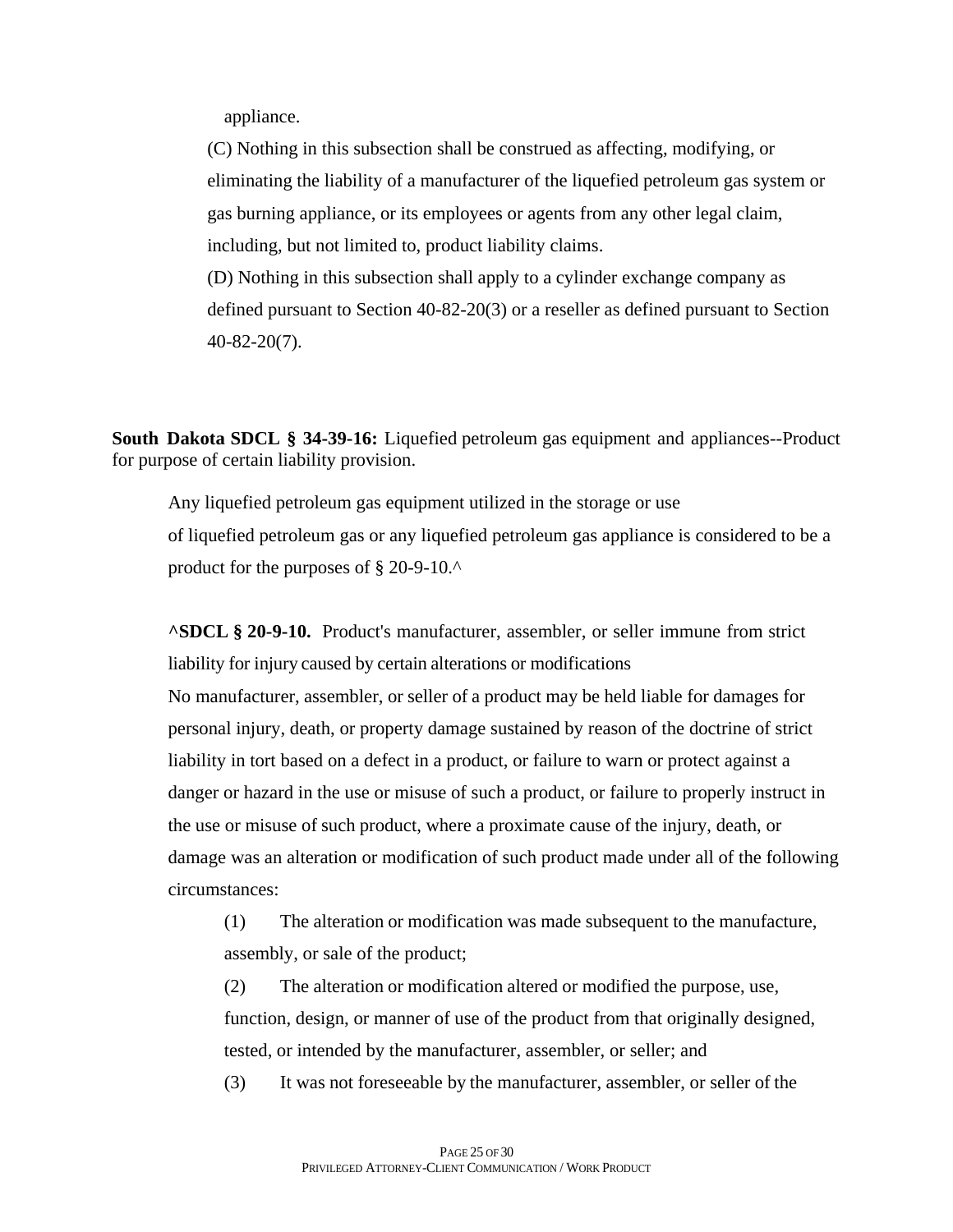product that the alteration or modification would be made, and, if made, that it would render the product unsafe.

**Tennessee – T.C.A. §29-34-207** Liquefied petroleum gas; tort liability

\*\*\*

(1) As used in this section, unless the context otherwise requires:

(1) "Liquefied petroleum gas equipment" means storage vessels, piping, liquefied petroleum gas appliances, or any other item that is installed by a liquefied petroleum gas provider; and

(2) "Liquefied petroleum gas provider" means any person or entity engaged in the business of supplying, handling, transporting, or selling at retail liquefied petroleum gas in this state.

(m) A liquefied petroleum gas provider shall be immune from civil liability, if the proximate cause of the injury or damages was caused by:

(1) An alteration, modification, or repair of liquefied petroleum gas equipment that could not have been discovered by the liquefied petroleum gas provider in the exercise of reasonable care; or

(2) The use of liquefied petroleum gas equipment in a manner or for a purpose other than that for which the liquefied petroleum gas equipment was intended to be used or could reasonably have been foreseen; provided, that the liquefied petroleum gas provider or the manufacturer of the liquefied petroleum gas equipment has taken reasonable steps to warn the ultimate consumer of the hazards associated with foreseeable misuses of the liquefied petroleum equipment.

(n) Nothing in this section shall be construed as affecting, modifying, or eliminating the liability of a manufacturer of liquefied petroleum gas equipment or its employees under any legal claim, including, but not limited to, product liability claims.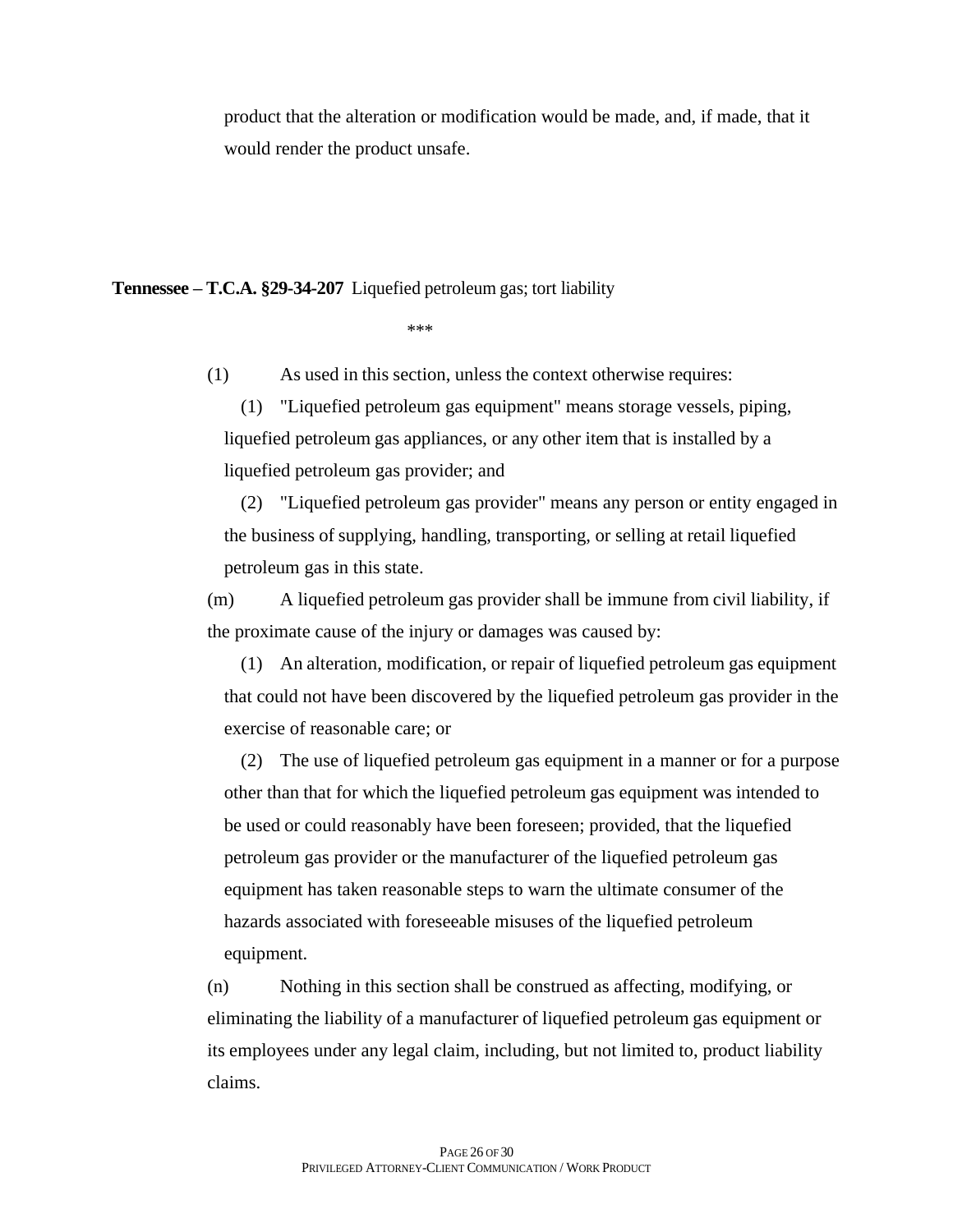(o) No defendant may allege or prove that a person or entity caused or contributed to causing a plaintiff's injuries, death, or other losses, unless the plaintiff could have maintained an action against the person.

**Texas – V.T.C.A., Natural Resources Code § 113.301**: Limitation of Liability of

Licensed Installer or Servicer

A person is not liable for damages caused solely by a malfunction or the installation, modification, or improper operation of an LPG system that the person delivered for installation, installed, or serviced in a residential, commercial, or public building or in a motor vehicle if:

(1) the person was licensed by the commission to perform the installation or service or was a registrant;

(2) the delivery, installation, or service was performed in compliance with the safety rules and standards adopted by the commission;

(3) the person has no control over the operation or use of the LPG system;

(4) the person was not negligent; and

(5) the person did not supply a defective product which was a producing cause of harm.

## **Texas – V.T.C.A., Natural Resources Code § 113.401:** Notice Required

\*\*\*

(p) A person holding a license to install or repair an LPG system who sells, installs, or repairs an LPG system, piping or other equipment that is part of a system, or an appliance that is connected or attached to a system shall provide the following notice to the purchaser or owner of the system, piping or other equipment, or appliance:

> WARNING: Flammable Gas. The installation, modification, or repair of an LPG system by a person who is not licensed or registered to install, modify, or repair an LPG system may cause injury, harm, or loss. Contact a person licensed or registered to install, modify, or repair an LPG system.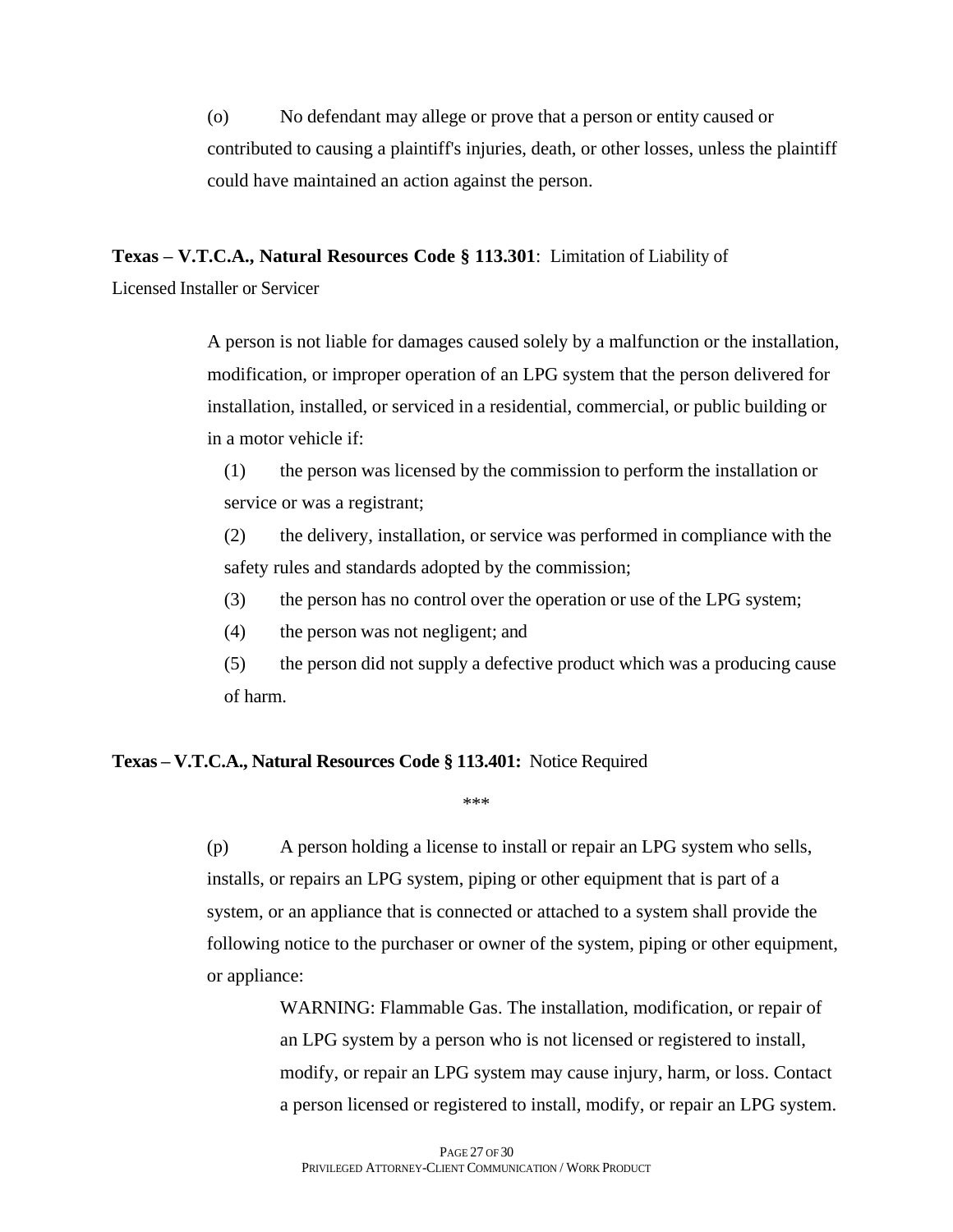A person licensed to install or repair an LPG system may not be liable for damages caused by the modification of an LPG system by an unlicensed person except as otherwise provided by applicable law.

(q) The commission shall adopt rules relating to the notice required by Subsection (a).

**Utah –U.C.A. 1953 § 78B-4-510**: Affirmative defense for liquified petroleum gas

industry

(1) In any action for damages for personal injury, death, or property damage in which a seller, supplier, installer, handler, or transporter of liquified petroleum gas is named as a defendant, it shall be an affirmative defense to liability that:

(a) the equipment or appliance which caused the damage was altered or modified without the consent or knowledge of the seller, supplier, installer, handler, or transporter; or

(b) the equipment or appliance was used in a manner or for a purpose other than that for which it was intended.

(2) There is a rebuttable presumption that a seller, supplier, installer, handler, or transporter of liquified petroleum gas and the necessary equipment and appliances, licensed in accordance with Title 53, Chapter 7, Part 3, Liquified Petroleum Gas Act, has followed all applicable standards and procedures established by the Liquified Petroleum Gas Board.

**Virginia – VA ST §8.01-225:** Persons rendering emergency care, etc…

Any person who:

\*\*\*

4. Provides assistance upon request of any police agency, fire department, emergency medical services agency, or governmental agency in the event of an accident or other emergency involving the use, handling, transportation, transmission, or storage of liquefied petroleum gas, liquefied natural gas, hazardous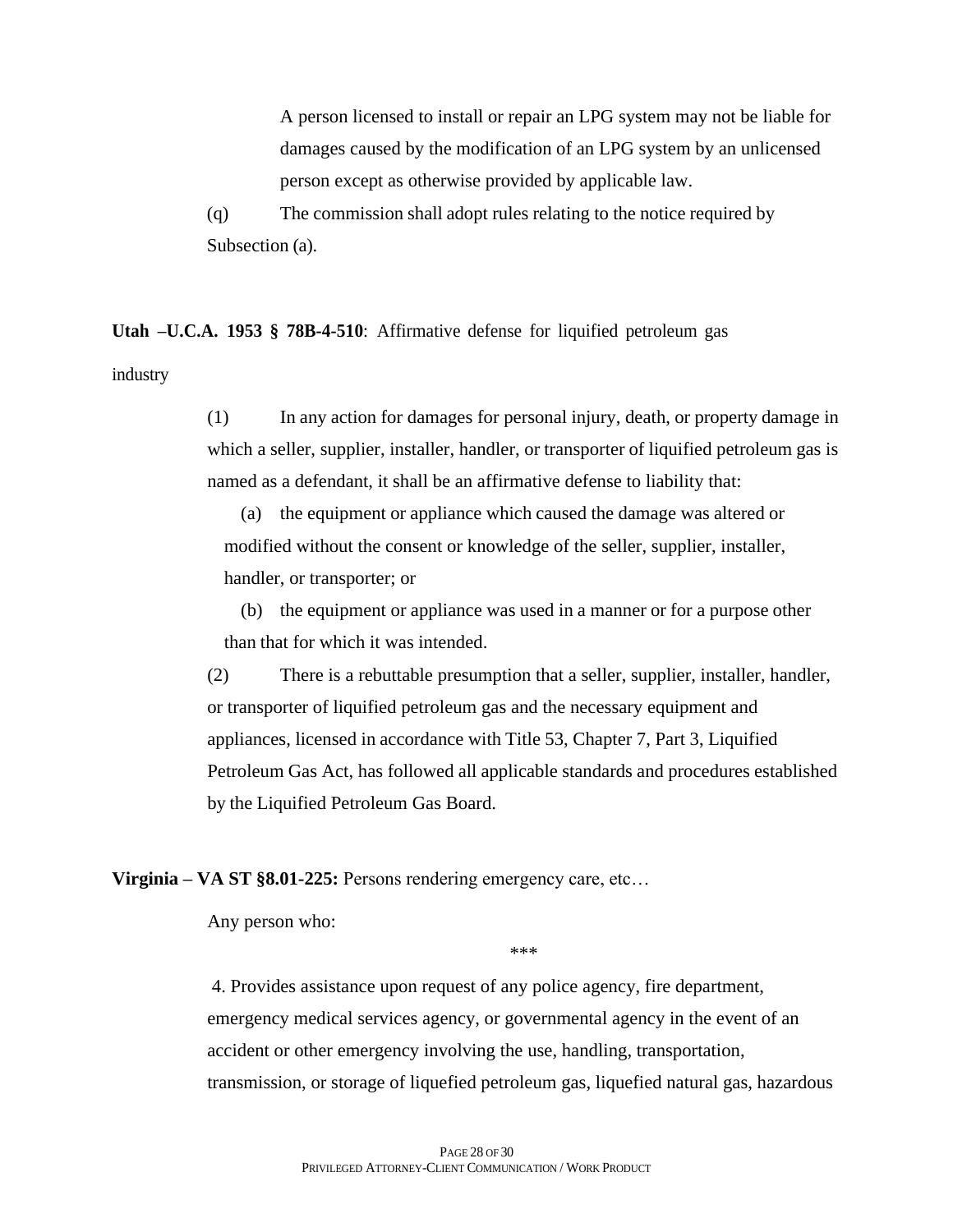material, or hazardous waste as defined in § 10.1-1400 or regulations of the Virginia Waste Management Board shall not be liable for any civil damages resulting from any act of commission or omission on his part in the course of his rendering such assistance in good faith.

#### **Wisconsin – W I S T 101. 16:** Liquefied petroleum gas

\* \* \*

(4) Requirements to provide information.

(a) The person actually performing the work of installing equipment utilizing liquefied petroleum gas for fuel purposes shall furnish the user of the equipment a statement, the form of which shall be prescribed by the department, showing that the design, construction, location, and installation of the equipment conforms with the rules promulgated by the department under this section.

(b)1. A person who owns, leases, or uses a propane gas system and who is a customer of a retailer shall notify the retailer of propane gas for the propane gas system of any interruption in the operation of the propane gas system due to the replacement, modification, repair, or servicing of the propane gas system by any person other than the retailer. The customer shall provide the notice at least 7 days in advance of the interruption in the operation of the propane gas system, except as provided in subd. 2. The retailer, or the person replacing, modifying, repairing, or servicing the propane gas system, shall perform a check for leaks or other defects in the propane gas system before placing the propane gas system back into operation in the manner required by rule.

(b)2. If the interruption of a propane gas system subject to subd. 1. is due to emergency repair or servicing, the customer shall provide the notice to the retailer as soon as possible and no later than 24 hours after the repair or servicing is completed.

(c) Each retailer filling a container that is part of a propane gas system shall provide written notice to each customer subject to par. (b) of the customer's duty under par. (b) before the retailer's first delivery of propane gas to that customer